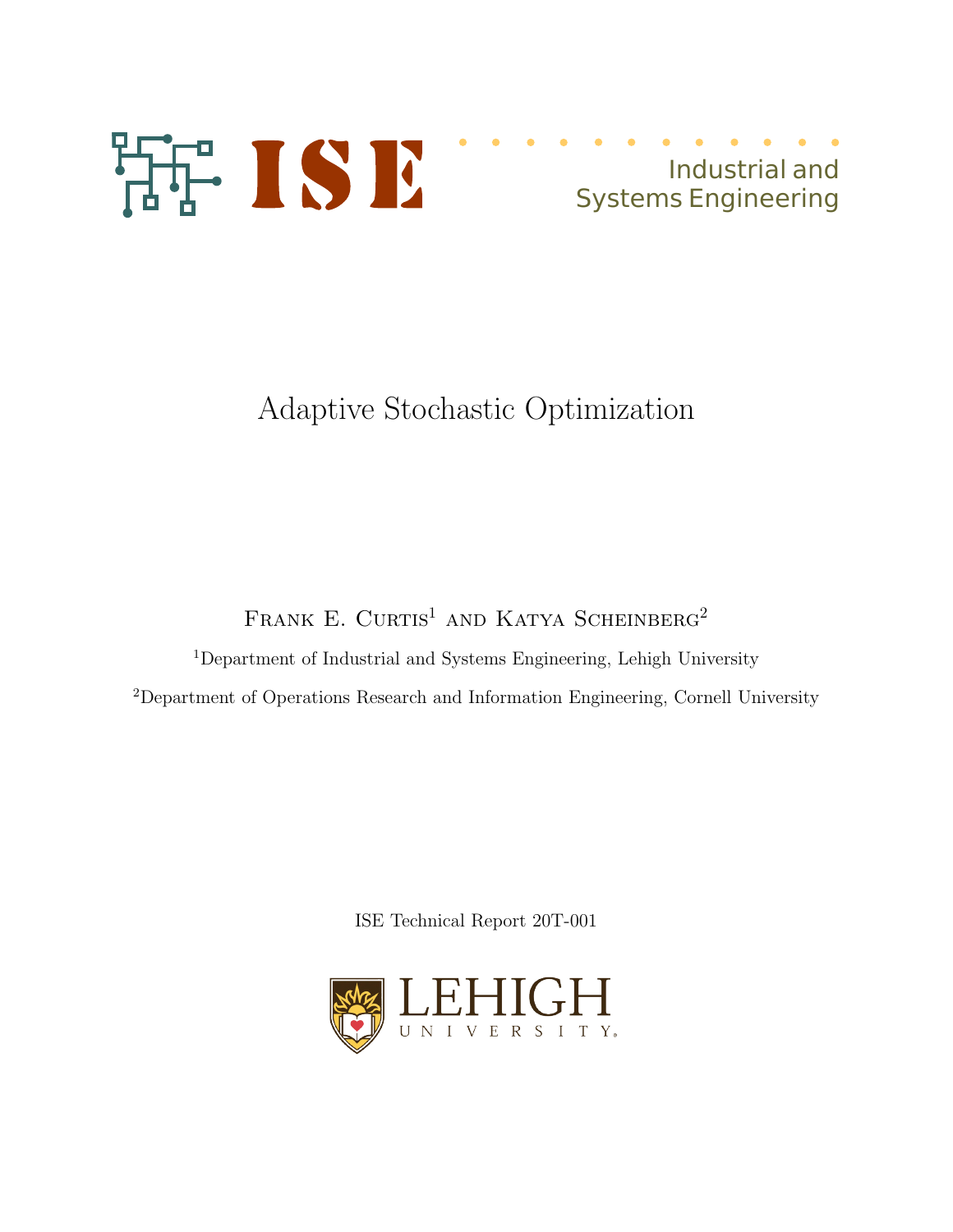# Adaptive Stochastic Optimization

Frank E. Curtis ◦ Katya Scheinberg January 18, 2020

Abstract. Optimization lies at the heart of machine learning and signal processing. Contemporary approaches based on the stochastic gradient method are non-adaptive in the sense that their implementation employs prescribed parameter values that need to be tuned for each application. This article summarizes recent research and motivates future work on adaptive stochastic optimization methods, which have the potential to offer significant computational savings when training large-scale systems.

# 1 Introduction

The successes of stochastic optimization algorithms for solving problems arising machine learning (ML) and signal processing (SP) are now widely recognized. Scores of articles have appeared in recent years as researchers aim to build upon fundamental methodologies such as the stochastic gradient method (SG) [25]. The motivation and scope of much of these efforts have been captured in various books and review articles; see, e.g., [4, 12, 16, 19, 27].

Despite these advances and accumulation of knowledge, there remain significant challenges in the use of stochastic optimization algorithms in practice. The dirty secret in the use of these algorithms is the tremendous computational costs required to *tune* an algorithm for each application. For large-scale, real-world systems, tuning an algorithm to solve a single problem might require weeks or months of effort on a supercomputer before the algorithm performs well. To appreciate the consumption of energy to accomplish this, the authors of [1] list multiple recent articles in which training a model for a single task requires thousands of CPU-days, and remark how each 10<sup>4</sup> CPU-days is comparable to driving from Los Angeles to San Francisco with 50 Toyota Camrys.

One avenue for avoiding expensive tuning efforts is to employ *adaptive* optimization algorithms. Long the focus in the deterministic optimization community with widespread success in practice, such algorithms become significantly more difficult to design for the stochastic regime in which many modern problems reside, including those arising in large-scale ML and SP.

The purpose of this article is to summarize recent work and motivate continued research on the design and analysis of adaptive stochastic optimization methods. In particular, we present an analytical framework—new for the context of adaptive deterministic optimization—that sets the stage for establishing convergence rate guarantees for adaptive stochastic optimization techniques. With this framework in hand, we remark on important open questions related to how it can be extended further for the design of new methods. We also discuss challenges and opportunities for their use in real-world systems.

# 2 Background

Many problems in ML and SP are formulated as optimization problems. For example, given a data vector  $y \in \mathbb{R}^m$  from an unknown distribution, one often desires to have a vector of model parameters  $x \in \mathbb{R}^n$  such that a composite objective function  $f : \mathbb{R}^n \to \mathbb{R}$  is minimized, as in

$$
\min_{x \in \mathbb{R}^n} f(x), \text{ where } f(x) := \mathbb{E}_y[\phi(x, y)] + \lambda \rho(x).
$$

Here, the function  $\phi : \mathbb{R}^{d+m} \to \mathbb{R}$  defines the data fitting term  $\mathbb{E}_{y}[\phi(x, y)]$ . For example, in supervised machine learning, the vector y may represent the input and output from an unknown mapping and one aims to find  $x$  to minimize the discrepancy between the output vector and the predicted value captured by  $\phi$ . Alternatively, the vector y may represent a noisy signal measurement and one may aim to find  $x$  that filters out the noise to reveal the true signal. The function  $\rho : \mathbb{R}^n \to \mathbb{R}$  with weight  $\lambda \in [0, \infty)$  is included as a regularizer. This can be used to induce desirable properties of the vector  $x$ , such as sparsity, and/or to help avoid over-fitting a particular set of data vectors that are used when (approximately) minimizing  $f$ . Supposing that instances of  $y$  can be generated—one-by-one or in minibatches, essentially ad infinitum—the problem to minimize  $f$  becomes a stochastic problem over  $x$ .

Traditional algorithms for minimizing f are often very simple to understand and implement. For example, given a solution estimate  $x_k$ , the well-known and celebrated stochastic gradient method (SG) [25] computes the next estimate as  $x_{k+1} \leftarrow x_k - \alpha_k g_k$ , where  $g_k$  estimates the gradient of f at  $x_k$  by taking a random sample  $y_{i_k}$  and setting  $g_k \leftarrow \nabla_x \phi(x_k, y_{i_k}) + \lambda \nabla_x \rho(x_k)$  (or by taking a mini-batch of samples and setting  $q_k$  as the average sampled gradient). This value estimates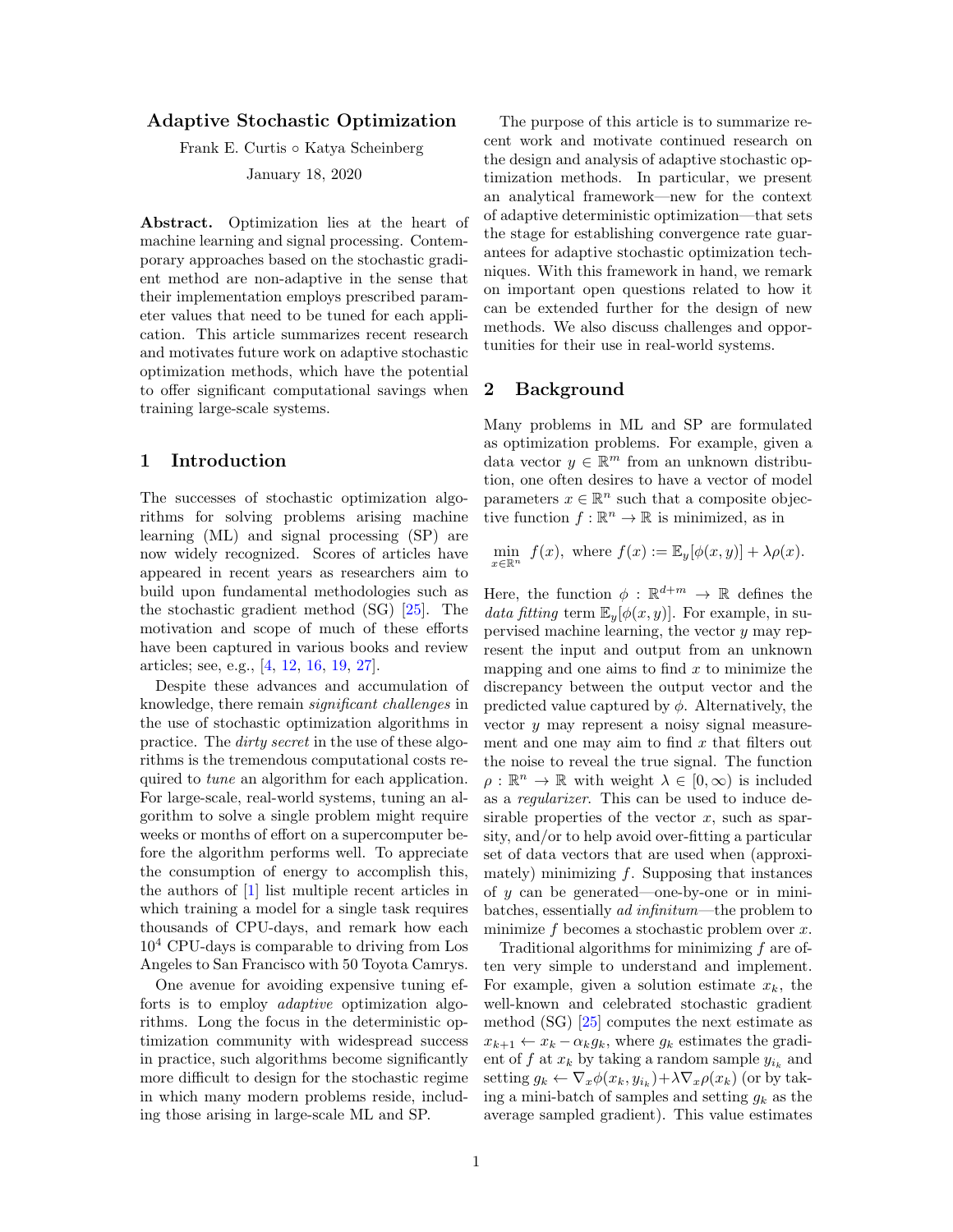the gradient since  $\mathbb{E}_k[g_k] = \nabla f(x_k)$ , where  $\mathbb{E}_k[\cdot]$ conditions on the history of the behavior of the algorithm up to iteration  $k \in \mathbb{N}$ . Under reasonable assumptions about the stochastic gradient estimates and with a *prescribed* sequence of stepsize parameters  $\{\alpha_k\}$ , such an algorithm enjoys good convergence properties, which ensure that  ${x_k}$  converges in probability to a minimizer, or at least a stationary point, of  $f$ .

A practical issue in the use of SG is that the variance of the stochastic gradient estimates, i.e.,  $\mathbb{E}_k[\Vert g_k - \nabla f(x_k) \Vert_2^2]$ , can be large, which inhibits the algorithm from attaining convergence rate guarantees on par with those for first-order algorithms in deterministic settings. To address this, variance reduction techniques have been proposed and analyzed, such as those used in the algorithms SVRG, SAGA, and other methods [13, 14, 17, 21, 26]. That said, SG and these variants of it are inherently nonadaptive in the sense that each iteration involves a prescribed number of data samples to compute  $g_k$  in addition to a prescribed sequence of stepsizes  $\{\alpha_k\}$ . Determining which parameter values—defining the minibatch sizes, stepsizes, and other factors—work well for a particular problem is a nontrivial task. Tuning these parameters means that problems cannot be solved once; they need to be solved numerous times until reasonable parameter values are determined for future use on new data.

# 3 Illustrative Example

To illustrate the use of adaptivity in stochastic optimization, consider a problem of binary classification by logistic regression using the wellknown MNIST dataset. In particular, consider the minimization of a logistic loss plus an  $\ell_2$ -norm squared regularizer (with  $\lambda = 10^{-4}$ ) in order to classify images as either of the digit 5 or not.

Employing SG with a mini-batch size of 64 and different fixed stepsizes, one obtains the plot of testing accuracy over 10 epochs given on the left in Figure 1. One finds that for a stepsize of  $\alpha_k = 1$  for all  $k \in \mathbb{N}$ , the model achieves testing accuracy around 98%. However, for a stepsize of  $\alpha_k = 0.01$  for all  $k \in \mathbb{N}$ , the algorithm stagnates and never achieves accuracy much above 90%.

By comparison, we also ran an adaptive method. This method, like SG, begins with a mini-batch size of 64 and the stepsize parameter indicated in the plot on the right in Figure 1. However, in each iteration, it checks the value of the objective (only over the current minibatch) at the current iterate  $x_k$  and trial iterate  $x_k - \alpha_k g_k$ . If the mini-batch objective would not reduce sufficiently as a result of the trial step, then the step is not taken, the stepsize parameter is reduced by a factor, and the mini-batch size is increased by a factor. This results in a more conservative stepsize with a more accurate gradient estimate in the subsequent iteration. Otherwise, if the mini-batch objective would reduce sufficiently with the trial step, then the step is taken, the stepsize parameter is increased by a factor, and the mini-batch size is reduced by a factor. Despite the data accesses required by this adaptive algorithm to evaluate mini-batch objective values in each iteration, the attained testing accuracy with all initializations competes with that attained by the best SG run.

This experiment demonstrates the potentially significant savings in computational costs offered by adaptive stochastic optimization methods. While one might be able to achieve good practical performance with a nonadaptive method, it might only come after expensive tuning efforts. By contrast, an adaptive algorithm can perform well without such expensive tuning.

# 4 Framework for Analyzing Adaptive Deterministic Methods

Rigorous development of adaptive stochastic optimization methods requires a solid foundation in terms of convergence rate guarantees. The types of adaptive methods that have enjoyed great success in the realm of deterministic optimization are (a) trust region, (b) line search, and (c) regularized Newton methods. Extending these techniques to the stochastic regime is a highly nontrivial task. After all, these methods traditionally require accurate function information at each iterate, which is what they use to adapt their behavior. When an oracle can only return stochastic function estimates, comparing function values to make adaptive algorithmic decisions can be problematic. In particular, when objective values are merely estimated, poor decisions can be made, and the combined effects of these poor decisions can be difficult to estimate and control.

As a first step toward showing how these challenges can be overcome, let us establish a general framework for convergence analysis for adaptive deterministic optimization. This will lay a foundation for the framework that we present for adaptive stochastic optimization in §5.

The analytical framework presented here is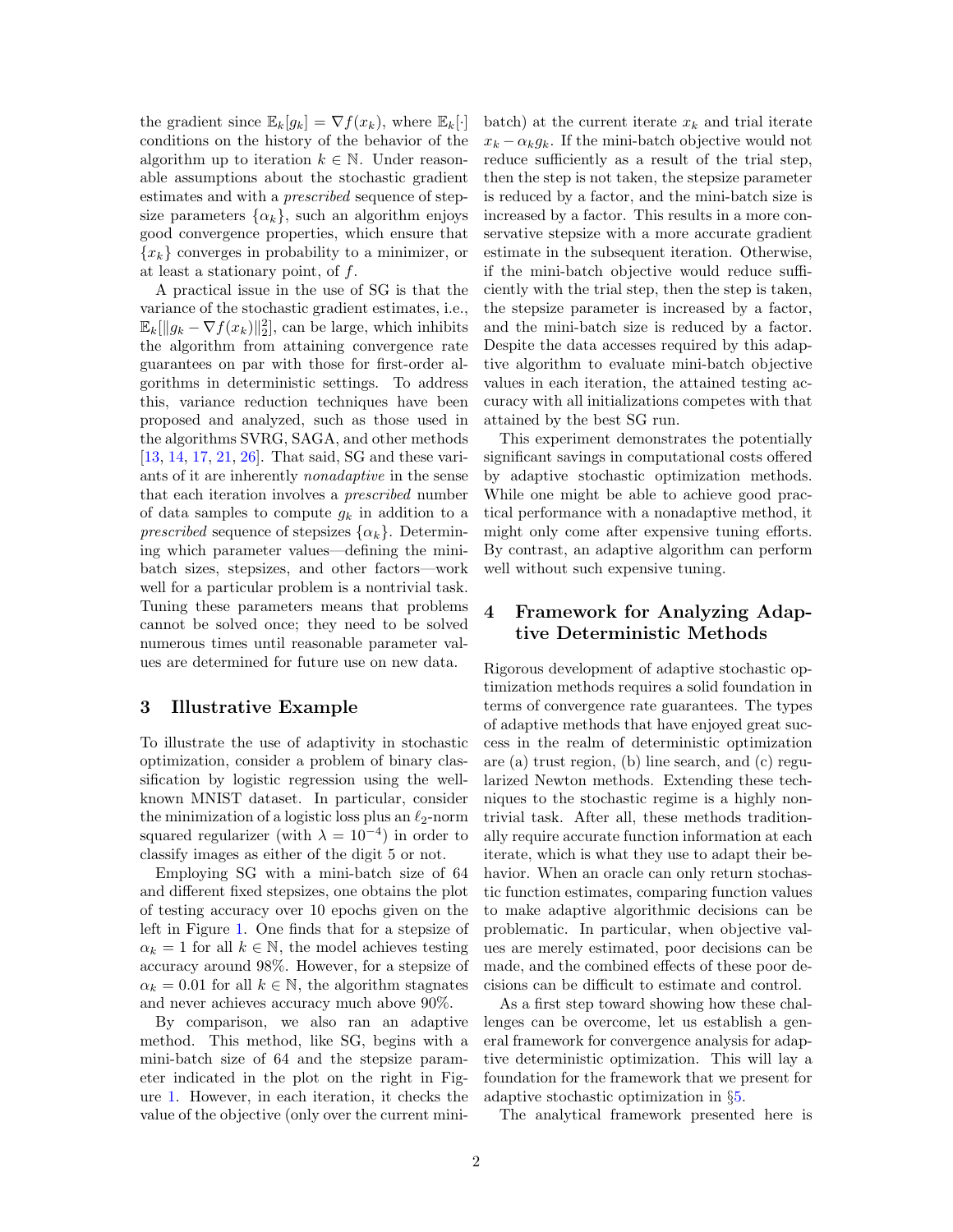

Figure 1: SG vs. an adaptive stochastic method on regularized logistic regression on MNIST.

new for the deterministic optimization literature. A typical convergence analysis for adaptive deterministic optimization partitions the set of iterations into successful and unsuccessful ones. Nonzero progress in reducing the objective function is made on successful iterations, whereas unsuccessful iterations merely result in an update of a model or algorithmic parameter to promote success in the subsequent iteration. As such, a convergence rate guarantee results from a lower bound on the progress made in each successful iteration and a limit on the number of unsuccessful iterations that can occur between successful ones. By contrast, in the framework presented here, the analysis is structured around a measure in which progress is made in all iterations.

In the remainder of this section, we consider all three aforementioned types of adaptive algorithms under the assumption that  $f$  is continuously differentiable with  $\nabla f$  being Lipschitz continuous with constant  $L \in (0, \infty)$ . Each of these methods follows the general algorithmic framework that we state as Algorithm 1. The role of the sequence  $\{\alpha_k\} \geq 0$  in the algorithm is to control the length of the trial steps  $\{s_k(\alpha_k)\}\$ . In particular, as seen in our discussion of each type of adaptive algorithm, one presumes that for a given model  $m_k$  the norm of  $s_k(\alpha)$  is directly proportional to the magnitude of  $\alpha$ . Another assumption—and the reason that we refer to it as a deterministic optimization framework—is that the models agree with the objective at least up to first-order derivatives, i.e.,  $m_k(x_k) = f(x_k)$  and  $\nabla m_k(x_k) = \nabla f(x_k)$  for all  $k \in \mathbb{N}$ .

Our analysis involves three central ingredients. We define them here in such a way that they are easily generalized when we consider our adaptive stochastic framework later on.

•  $\{\Phi_k\} \geq 0$  is a sequence whose role is to measure progress of the algorithm. The choice of this sequence may vary by type of algorithm and assumptions on  $f$ .

- $\{W_k\}$  is a sequence of indicators; specifically, for all  $k \in \mathbb{N}$ , if iteration k is successful, then  $W_k = 1$ , and  $W_k = -1$  otherwise.
- $T_{\varepsilon}$ , the *stopping time*, is the index of the first iterate that satisfies a desired convergence criterion parameterized by  $\varepsilon$ .

These quantities are not part of the algorithm itself, and therefore do not influence the iterates. They are merely tools of the analysis.

At the heart of the analysis is the goal to show that the following condition holds.

Condition 4.1 The following statements hold with respect to  $\{(\Phi_k, \alpha_k, W_k)\}\$  and  $T_{\varepsilon}$ .

- 1. There exists a scalar  $\underline{\alpha}_{\varepsilon} \in (0,\infty)$  such that for each  $k \in \mathbb{N}$  such that  $\alpha_k \leq \gamma \underline{\alpha}_{\varepsilon}$ , the iteration is guaranteed to be successful, i.e.,  $W_k = 1$ . Therefore,  $\alpha_k \geq \underline{\alpha}_{\varepsilon}$  for all  $k \in \mathbb{N}$ .
- 2. There exists a nondecreasing function  $h_{\varepsilon}$ :  $[0, \infty) \rightarrow (0, \infty)$  and scalar  $\Theta \in (0, \infty)$  such that, for all  $k < T_{\epsilon}$ ,  $\Phi_k - \Phi_{k+1} \geq \Theta h_{\epsilon}(\alpha_k)$ .

The goal to satisfy Condition 4.1 is motivated by the fact that, if it holds, it is trivial to derive (since  $\Phi_k \geq 0$  for all  $k \in \mathbb{N}$ ) that

$$
T_{\epsilon} \le \frac{\Phi_0}{\Theta h_{\epsilon}(\underline{\alpha}_{\varepsilon})}.\tag{1}
$$

For generality, we have written  $\underline{\alpha}_{\varepsilon}$  and  $h_{\varepsilon}$  as parameterized by  $\varepsilon$ . However, in the context of different algorithms, one or the other of these quantities may be independent of  $\varepsilon$ . Throughout our analysis, we denote  $f_* := \inf_{x \in \mathbb{R}^n} f(x) > -\infty$ .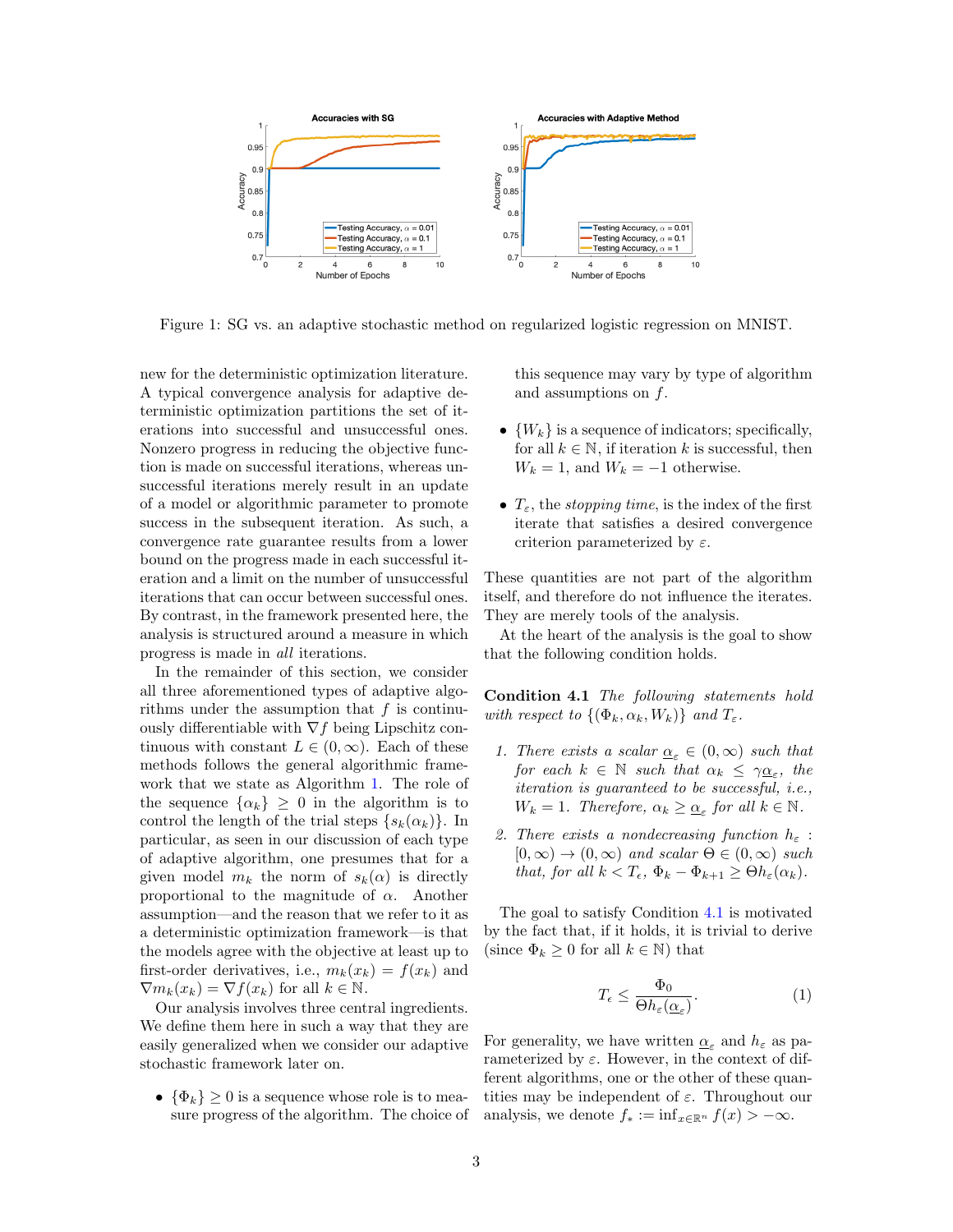## Algorithm 1 Adaptive deterministic framework

## Initialization

Choose constants  $\eta \in (0,1), \gamma \in (1,\infty)$ , and  $\overline{\alpha} \in (0,\infty)$ . Choose an initial iterate  $x_0 \in$  $\mathbb{R}^n$  and stepsize parameter  $\alpha_0 \in (0, \overline{\alpha}]$ .

## 1. Determine model and compute step

Choose a local model  $m_k$  of f around  $x_k$ . Compute a step  $s_k(\alpha_k)$  such that the model reduction  $m_k(x_k) - m_k(x_k + s_k(\alpha_k)) \geq 0$  is sufficiently large.

# 2. Check for sufficient reduction in  $f$

Check if the reduction  $f(x_k)-f(x_k+s_k(\alpha_k))$ is sufficiently large relative to the model reduction  $m_k(x_k) - m_k(x_k + s_k(\alpha_k))$  using a condition parameterized by  $\eta$ .

# 3. Successful iteration

If sufficient reduction has been attained (along with other potential requirements), then set  $x_{k+1} \leftarrow x_k + s_k(\alpha_k)$  and  $\alpha_{k+1} \leftarrow$  $\min\{\gamma\alpha_k, \overline{\alpha}\}.$ 

# 4. Unsuccessful iteration

Otherwise,  $x_{k+1} \leftarrow x_k$  and  $\alpha_{k+1} \leftarrow \gamma^{-1} \alpha_k$ .

5. Next iteration Set  $k \leftarrow k + 1$ .

## 4.1 Classical trust region

In a classical trust region (TR) method, the model  $m_k$  is chosen as at least a first-order accurate Taylor series approximation of  $f$  at  $x_k$ , and the step  $s_k(\alpha_k)$  is computed as a minimizer of  $m_k$ in a ball of radius  $\alpha_k$  centered at  $x_k$ . In Step 2, the sufficient reduction condition is chosen as

$$
\frac{f(x_k) - f(x_k + s_k(\alpha_k))}{m(x_k) - m(x_k + s_k(\alpha_k))} \ge \eta.
$$
 (2)

Figure 2 shows the need to distinguish between successful and unsuccessful iterations in a TR method. Even though the model is (at least) first-order accurate, a large trust region radius may allow a large enough step such that the reduction predicted by the model does not wellrepresent the reduction in the function itself. We contrast these illustrations later with situations in the stochastic setting, which are complicated by the fact that the model might be inaccurate regardless the size of the step.

For simplicity in our discussions, for iteration  $k \in \mathbb{N}$  to be successful, we impose the additional condition that  $\alpha_k \leq \tau \|\nabla f(x_k)\|$  for some suitably large constant  $\tau \in (0,\infty)$ .<sup>1</sup> This condition is actually not necessary for the deterministic setting, but is needed in the stochastic setting to ensure that the trial step is not too large compared to the size of the gradient estimate. We impose it now in the deterministic setting for consistency.

For this TR instance of Algorithm 1, consider the first-order  $\varepsilon\text{-stationarity stopping time}$ 

$$
T_{\varepsilon} := \min\{k \in \mathbb{N} : \|\nabla f(x_k)\| \le \varepsilon\},\qquad(3)
$$

corresponding to which we define

$$
\Phi_k := \nu(f(x_k) - f_*) + (1 - \nu)\alpha_k^2 \tag{4}
$$

for some  $\nu \in (0,1)$  (to be determined below).

Standard TR analysis involves two key results; see, e.g., [22]. First, while  $\|\nabla f(x_k)\| > \varepsilon$ , if  $\alpha_k$  is sufficiently small, then iteration  $k$  is successful, i.e.,  $W_k = 1$ ; in particular,  $\alpha_k \geq \underline{\alpha}_{\varepsilon} := c_1 \varepsilon$  for all  $k \in \mathbb{N}$  for some sufficiently small  $c_1 \in (0, \infty)$  dependent on L,  $\eta$ , and  $\gamma$ . In addition, if iteration k is successful, then the ratio condition (2) and our imposed condition  $\alpha_k \leq \tau \|\nabla f(x_k)\|$  yield

$$
f(x_k) - f(x_{k+1}) \ge \eta c_2 \alpha_k^2
$$

for some  $c_2 \in (0, \infty)$ , meaning that

$$
\Phi_k - \Phi_{k+1} \ge \nu \eta c_2 \alpha_k^2 - (1 - \nu)(\gamma^2 - 1)\alpha_k^2;
$$

otherwise, if iteration  $k$  is unsuccessful, then

$$
\Phi_k - \Phi_{k+1} = (1 - \nu)(1 - \gamma^{-2})\alpha_k^2.
$$

We aim to show in either case that  $\Phi_k - \Phi_{k+1} \geq$  $\Theta \alpha_k^2$ , for some  $\Theta > 0$ . This can be done by choosing  $\nu$  sufficiently close to 1 such that

$$
\nu\eta c_2 \ge (1-\nu)(\gamma^2 - \gamma^{-2}).
$$

In this manner, it follows from the observations above that Condition 4.1 holds with  $h_{\varepsilon}(\alpha_k) := \alpha_k^2$ and  $\Theta := (1 - \nu)(1 - \gamma^{-2})$ . Thus, by (1), the number of iterations required until a first-order  $\varepsilon$ -stationary point is reached satisfies

$$
T_{\varepsilon} \le \frac{\nu(f(x_0) - f_*) + (1 - \nu)\alpha_0^2}{(1 - \nu)(1 - \gamma^{-2})c_1^2 \varepsilon^2}.
$$

This shows that  $T_{\varepsilon} = \mathcal{O}(\varepsilon^{-2}).$ 

<sup>&</sup>lt;sup>1</sup>Throughout the paper, consider all norms to be  $\ell_2$ .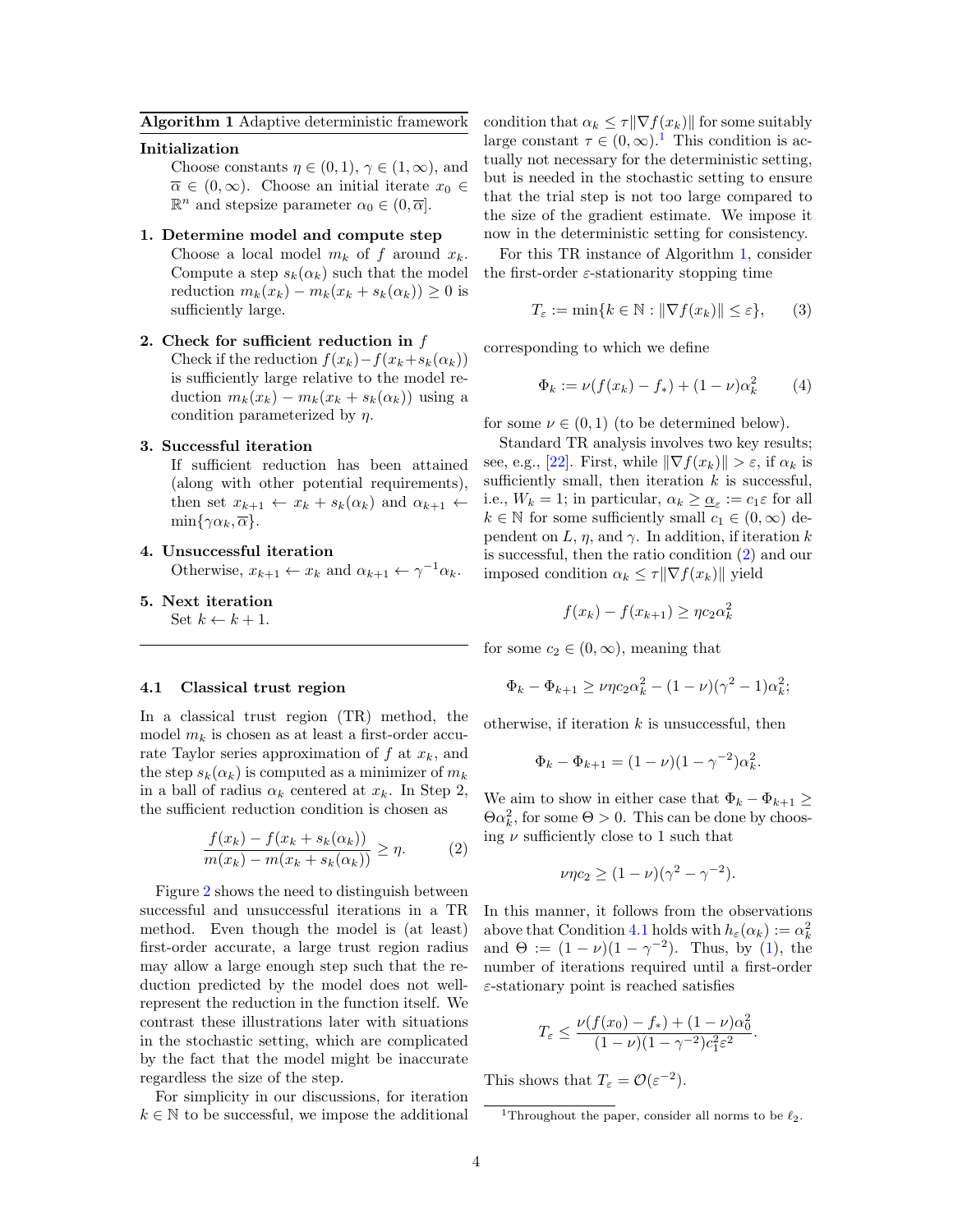

Figure 2: Illustration of successful (left) and unsuccessful (right) steps in a trust region method.

## 4.2 Classical line search

In a classical line search (LS) method, the model is again chosen as at least a first-order accurate Taylor series approximation of  $f$  at  $x_k$ , with care taken to ensure it is convex so a minimizer of it exists. The trial step  $s_k(\alpha_k)$  is defined as  $\alpha_k d_k$  for some direction of sufficient descent  $d_k$ . In Step 2, the sufficient reduction condition often includes the Armijo condition

$$
f(x_k) - f(x_k + s_k(\alpha_k)) \ge -\eta \nabla f(x_k)^T s_k(\alpha_k).
$$

As is common, suppose  $m_k$  is chosen and  $d_k$  is computed such that, for a successful iteration, one finds for some  $c_3 \in (0, \infty)$ , dependent on L and the angle between  $d_k$  and  $-\nabla f(x_k)$ , that

$$
f(x_k) - f(x_{k+1}) \ge \eta c_3 \alpha_k \|\nabla f(x_k)\|^2.
$$

Using common techniques, this can be ensured with  $\alpha_k \geq \underline{\alpha}$  for all  $k \in \mathbb{N}$  for some  $\underline{\alpha} \in (0, \infty)$ dependent on L,  $\eta$ , and  $\gamma$ . Similarly as in §4.1, let us also impose that  $||d_k|| \leq \beta ||\nabla f(x_k)||$  for some suitably large  $\beta \in (0, \infty)$ .

For this LS instance of Algorithm 1, for the stopping time  $T_{\varepsilon}$  defined in (3), consider

$$
\Phi_k := \nu(f(x_k) - f_*) + (1 - \nu)\alpha_k \|\nabla f(x_k)\|^2.
$$

If iteration  $k$  is successful, then

$$
\Phi_k - \Phi_{k+1} \ge \nu \eta c_3 \alpha_k \|\nabla f(x_k)\|^2 - (1 - \nu)(\gamma \alpha_k \|\nabla f(x_{k+1})\|^2 - \alpha_k \|\nabla f(x_k)\|^2).
$$

By Lipschitz continuity of  $\nabla f$ , it follows that

$$
\|\nabla f(x_{k+1})\| \le (L\alpha_k \beta + 1) \|\nabla f(x_k)\|.
$$

Squaring both sides and applying  $\alpha_k \leq \overline{\alpha}$  yields

$$
\|\nabla f(x_{k+1})\|^2 \le (L\bar{\alpha}\beta + 1)^2 \|\nabla f(x_k)\|^2.
$$

Overall, if iteration  $k$  is successful, then

$$
\Phi_k - \Phi_{k+1} \ge \nu \eta c_3 \alpha_k \|\nabla f(x_k)\|^2 - (1 - \nu) ((L\bar{\alpha}\beta + 1)^2 \gamma - 1)\alpha_k \|\nabla f(x_k)\|^2.
$$

On unsuccessful iterations, one simply finds

$$
\Phi_k - \Phi_{k+1} \ge (1 - \nu)(1 - \gamma^{-1})\alpha_k \|\nabla f(x_k)\|^2.
$$

By selecting  $\nu$  sufficiently close to 1 such that

$$
\nu\eta c_3 \ge (1-\nu)((L\bar{\alpha}\beta + 1)^2\gamma - \gamma^{-1}),
$$

one ensures, while  $\|\nabla f(x_k)\| > \varepsilon$ , that Condition 4.1 holds with  $h_{\varepsilon}(\alpha_k) := \alpha_k \varepsilon^2$  and  $\Theta :=$  $(1 - \nu)(1 - \gamma^{-1})$ . Thus, by (1), the number of iterations required until a first-order  $\varepsilon$ -stationary point is reached satisfies

$$
T_{\varepsilon} \le \frac{\nu(f(x_0) - f_*) + (1 - \nu)\alpha_0 \|\nabla f(x_0)\|^2}{(1 - \nu)(1 - \gamma^{-1})\underline{\alpha}\varepsilon^2},
$$

which again shows that  $T_{\varepsilon} = \mathcal{O}(\varepsilon^{-2}).$ 

## 4.3 Regularized Newton

Regularized Newton methods have been popular in recent years due to their ability to offer optimal worst-case complexity guarantees for nonconvex smooth optimization over the class of practical second-order methods. For example, in cubicly regularized Newton, the model is chosen as  $m_k(x) = f(x_k) + \nabla f(x_k)^T (x - x_k) + \frac{1}{2}(x - x_k)$  $(x_k)^T \nabla^2 f(x_k)(x - x_k) + \frac{1}{3\alpha_k} ||x - x_k||^3$ , and in Step 2 the imposed sufficient reduction condition has the same form as that in a trust region method, namely, the ratio condition (2).

As for the aforementioned line search method, one can show that if the Hessian of  $f$  is Lipschitz continuous on a set containing the iterates, an iteration of cubicly regularized Newton will be successful if the stepsize parameter is sufficiently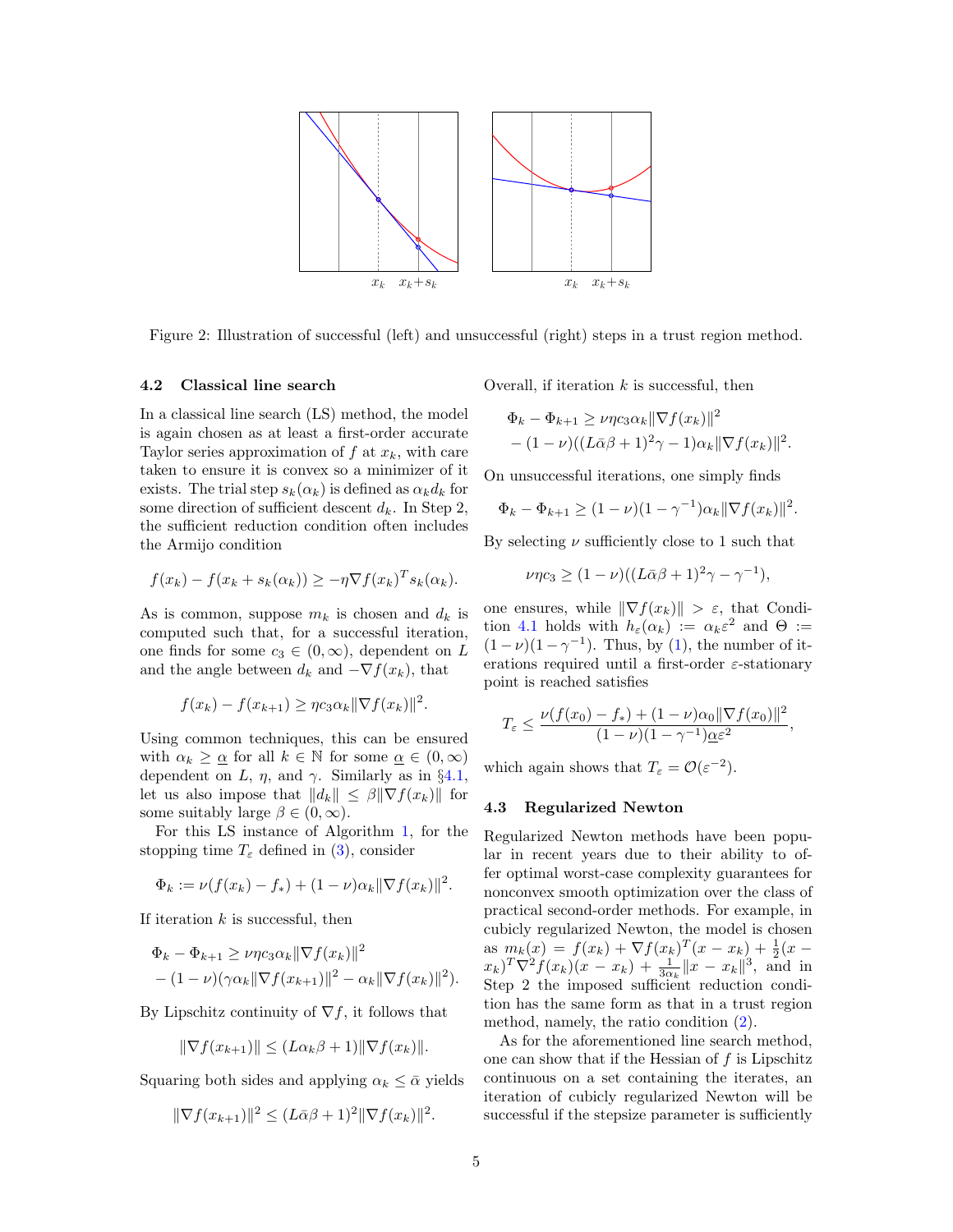small; consequently,  $\alpha_k \geq \alpha$  for all  $k \in \mathbb{N}$  for some  $\underline{\alpha} \in (0, \infty)$  dependent on L, the Lipschitz constant for  $\nabla^2 f$ ,  $\eta$ , and  $\gamma$ . However, to prove the optimal complexity guarantee in this setting, one must account for the progress in a successful iteration as being dependent on the magnitude of the gradient at the next iterate, not the current one. (As we shall see, this leads to complications for the analysis in the stochastic regime.) For this reason, and ignoring the trivial case when  $\|\nabla f(x_0)\| \leq \varepsilon$ , let us define

$$
T_{\varepsilon} := \min\{k \in \mathbb{N} : \|\nabla f(x_{k+1})\| \le \varepsilon\}
$$

along with

$$
\Phi_k := \nu(f(x_k) - f_*) + (1 - \nu)\alpha_k \|\nabla f(x_k)\|^{3/2}.
$$

If iteration  $k$  is successful, then

$$
f(x_k) - f(x_{k+1}) \ge \eta c_4 \alpha_k \|\nabla f(x_{k+1})\|^{3/2}
$$

for some  $c_4 \in (0, \infty)$  [7], meaning that

$$
\Phi_k - \Phi_{k+1} \ge \nu \eta c_4 \alpha_k \|\nabla f(x_{k+1})\|^{3/2} \n+ (1 - \nu)\alpha_k \|\nabla f(x_k)\|^{3/2} \n- (1 - \nu)\alpha_{k+1} \|\nabla f(x_{k+1})\|^{3/2} \n\ge \nu \eta c_4 \alpha_k \|\nabla f(x_{k+1})\|^{3/2} \n- (1 - \nu)\gamma \alpha_k \|\nabla f(x_{k+1})\|^{3/2};
$$

otherwise, if iteration  $k$  is unsuccessful, then

$$
\Phi_k - \Phi_{k+1} \ge (1 - \nu)(1 - \gamma^{-1})\alpha_k \|\nabla f(x_{k+1})\|^{3/2}.
$$

Choosing  $\nu$  sufficiently close to 1 such that

$$
\nu\eta c_4 \ge (1-\nu)(\gamma+1-\gamma^{-1}),
$$

one ensures, while  $\|\nabla f(x_{k+1})\| > \varepsilon$ , that Condition 4.1 holds with  $h_{\varepsilon}(\alpha_k) := \alpha_k \varepsilon^{3/2}$  and  $\Theta :=$  $(1 - \nu_{\varepsilon})(1 - \gamma^{-1})$ . Thus, by (1), the number of iterations required until a first-order  $\varepsilon$ -stationary point will be reached (in the next iteration) has

$$
T_{\varepsilon} \le \frac{\nu(f(x_0) - f_*) + (1 - \nu)\alpha_0 \|\nabla f(x_0)\|^{3/2}}{(1 - \nu)(1 - \gamma^{-1})\alpha \varepsilon^{3/2}},
$$

which shows that  $T_{\varepsilon} = \mathcal{O}(\varepsilon^{-3/2}).$ 

One can obtain the same result with a secondorder TR method; see [11]. It should be said, however, that this method requires a more complicated mechanism for adjusting the stepsize parameter than that stated in Algorithm 1.

### 4.4 Additional examples

Our analysis so far has focused on the setting of having a stopping time based on a first-order stationarity criterion and no assumptions on f besides first- and/or second-order Lipschitz continuous differentiability. However, the framework can be extended for other situations as well.

For example, if one is interested in approximate second-order stationarity, then one can let

$$
T_{\varepsilon} := \min\{k \in \mathbb{N} : \chi_k \leq \varepsilon\},\
$$
  
where  $\chi_k := \max\{\|\nabla f(x_k)\|, -\lambda_{\min}(\nabla^2 f(x_k))\},\$ 

with  $\lambda_{\min}(\cdot)$  denoting the minimum eigenvalue of its symmetric matrix argument. One can show that if the model  $m_k$  is chosen as a (regularized) second-order Taylor series approximation of f at  $x_k$ , then for all of the aforementioned methods one obtains that  $T_{\varepsilon} = \mathcal{O}(\varepsilon^{-3})$ . For TR, for example, one can derive this using

$$
\Phi_k := \nu(f(x_k) - f_*) + (1 - \nu)\alpha_k^3.
$$

On the other hand, if one is interested in analyzing specially the case of f being convex, or even strongly convex, then one might consider

$$
T_{\varepsilon} := \min\{k \in \mathbb{N} : f(x_k) - f_* \leq \varepsilon\}.
$$

In this case, improved complexity bounds can be obtained through other careful choices of  $\{\Phi_k\}$ . For example, when  $f$  is convex and the LS method from §4.2 is employed, one can let

$$
\Phi_k := \nu \left( \frac{1}{\varepsilon} - \frac{1}{f(x_k) - f_*} \right) + (1 - \nu) \alpha_k.
$$

Under the assumption that level sets of  $f$  are bounded, one can show that  $(f(x_{k+1}) - f_*)^{-1}$  –  $(f(x_k) - f_*)^{-1}$  is uniformly bounded below by a positive constant over all successful iterations, while for all  $k \in \mathbb{N}$  one has  $\alpha_k \geq \alpha$ . Hence, for a suitable constant  $\nu$ , one can determine  $h_{\varepsilon}(\alpha_k)$  and  $\Theta$  to satisfy Condition 4.1. In this case, the function  $h_{\varepsilon}$  does not depend on  $\varepsilon$ , but  $\Phi_0 = \mathcal{O}(\varepsilon^{-1}),$  meaning that  $T_\varepsilon = \mathcal{O}(\varepsilon^{-1}).$ 

Similarly, when  $f$  is strongly convex and the LS method from §4.2 is employed, consider

$$
\Phi_k := \nu \left( \log \left( \frac{1}{\varepsilon} \right) - \log \left( \frac{1}{f(x_k) - f_*} \right) \right) + (1 - \nu) \log(\alpha_k).
$$

This time,  $\log((f(x_{k+1}) - f_*)^{-1}) - \log((f(x_k) (f_*)^{-1}$ ) is uniformly bounded below by a positive constant over all successful iterations, and similar to the convex case one can determine  $\nu$ ,  $h_{\varepsilon}$ , and Θ independent of  $\varepsilon$  in order to show that  $\Phi_0 =$  $\mathcal{O}(\log(\varepsilon^{-1}))$  implies  $T_{\varepsilon} = \mathcal{O}(\log(\varepsilon^{-1}))$ .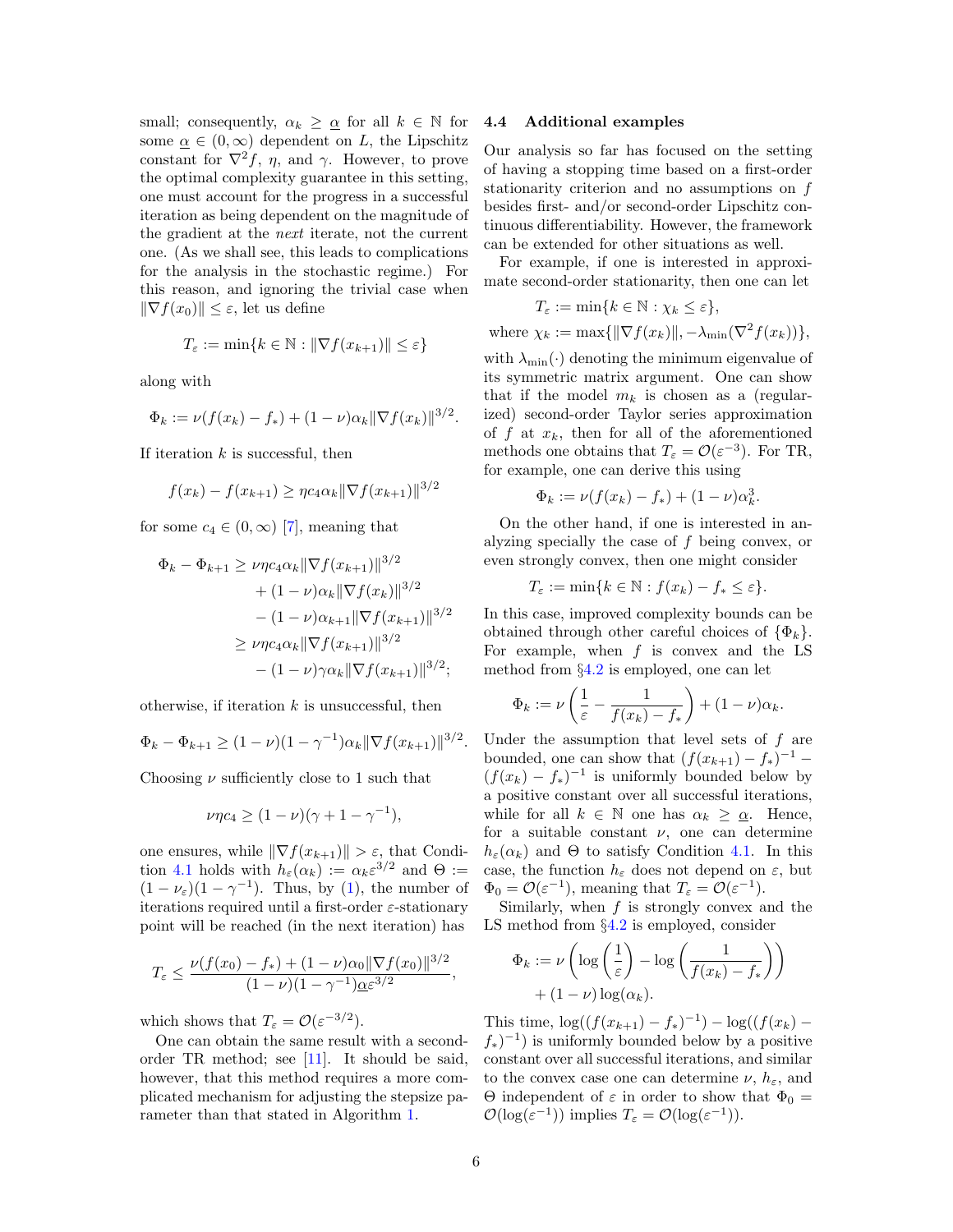# 5 Framework for Analyzing Adaptive Stochastic Methods

We now present a generalization of the framework introduced in the previous section that allows for the analysis of adaptive stochastic optimization methods. This framework is based on the techniques proposed in [8], which served to analyze the behavior of algorithms when derivative estimates are stochastic, but function values could be computed exactly. It is also based on the subsequent work in [2], which allows for function values to be stochastic as well. For our purposes of providing intuition, we discuss a simplification of the framework, avoiding some technical details. See [8, 2] for complete details.

As in the deterministic setting, let us define a generic algorithmic framework, which we state as Algorithm 2, that encapsulates multiple types of adaptive algorithms. This algorithm has the same structure as Algorithm 1, except it makes use of a stochastic model of f to compute the trial step, and makes use of stochastic objective value estimates when determining whether sufficient reduction has been achieved.

Corresponding to Algorithm 2, let  $\{(\Phi_k, W_k)\}$ be a stochastic process such that  $\{\Phi_k\} \geq 0$  for all  $k \in \mathbb{N}$ . The sequences  $\{\Phi_k\}$  and  $\{W_k\}$  play similar roles as for our analysis of Algorithm 1, but it should be noted that now each  $W_k$  is a random indicator influenced by the iterate sequence  $\{x_k\}$ and stepsize parameter sequence  $\{\alpha_k\}$ , which are themselves stochastic processes.

Let  $\mathcal{F}_k$  denote the  $\sigma$ -algebra generated by all stochastic processes within Algorithm 1 at the beginning of iteration k. Roughly,  $\mathcal{F}_k$  it is generated by  $\{(\Phi_j, \alpha_j, x_j)\}_{j=0}^k$ . Note that this includes  $\{(\Phi_j, \alpha_j, x_j)\}_{j=0}^{k-1}$ , but does not include  $W_k$  as this random variable depends on what happens during iteration k. We then let  $T_{\varepsilon}$  denote a family of stopping times for  $\{(\Phi_k, W_k)\}\$  with respect to  $\{\mathcal{F}_k\}$  parameterized by  $\varepsilon \in (0,\infty)$ .

The goal of our analytical framework is to derive an upper bound for the expected stopping time  $\mathbb{E}[T_{\varepsilon}]$  under various assumptions on the behavior of  $\{(\Phi_k, W_k)\}\$ and on the objective f. At the heart of the analysis is the goal to show that the following condition holds, which can be seen as a generalization of Condition 4.1.

Condition 5.1 The following statements hold with respect to  $\{(\Phi_k, \alpha_k, W_k)\}\$  and  $T_{\varepsilon}$ .

1. There exists a scalar  $\underline{\alpha}_{\varepsilon} \in (0,\infty)$  such that, conditioned on the event that  $\alpha_k \leq \underline{\alpha}_{\varepsilon}$ , one

## Algorithm 2 Adaptive stochastic framework

### Initialization

Choose  $(\eta, \delta_1, \delta_2) \in (0, 1)^3$ ,  $\gamma \in (1, \infty)$ , and  $\overline{\alpha} \in (0,\infty)$ . Choose an initial iterate  $x_0 \in$  $\mathbb{R}^n$  and stepsize parameter  $\alpha_0 \in (0, \overline{\alpha}]$ .

## 1. Determine model and compute step

Choose a stochastic model  $m_k$  of f around  $x_k$ , which satisfies some sufficient accuracy requirement with probability at least  $1 - \delta_1$ . Compute a step  $s_k(\alpha_k)$  such that the model reduction  $m_k(x_k) - m_k(x_k + s_k(\alpha_k)) \geq 0$  is sufficiently large.

## 2. Check for sufficient reduction

Compute estimates  $\tilde{f}_k^0$  and  $\tilde{f}_k^s$  of  $f(x_k)$  and  $f(x_k + s_k(\alpha_k))$ , respectively, which satisfy some sufficient accuracy requirement with probability at least  $1 - \delta_2$ . Check if  $\tilde{f}_k^0 - \tilde{f}_k^s$ is sufficiently large relative to the model reduction  $m_k(x_k) - m_k(x_k + s_k(\alpha_k))$  using a condition parameterized by  $\eta$ .

# 3. Successful iteration

If sufficient reduction has been attained (along with other potential requirements), then set  $x_{k+1} \leftarrow x_k + s_k(\alpha_k)$  and  $\alpha_{k+1} \leftarrow$  $\min\{\gamma\alpha_k, \overline{\alpha}\}.$ 

# 4. Unsuccessful iteration

Otherwise,  $x_{k+1} \leftarrow x_k$  and  $\alpha_{k+1} \leftarrow \gamma^{-1} \alpha_k$ .

# 5. Next iteration

Set  $k \leftarrow k + 1$ .

has  $W_k = 1$  with probability  $1 - \delta > \frac{1}{2}$ , conditioned on  $\mathcal{F}_k$ . (This means that, if it becomes sufficiently small, one is more likely to see an increase in the stepsize parameter than a decrease in it.)

2. There exists a nondecreasing function  $h_{\varepsilon}$ :  $[0, \infty) \rightarrow (0, \infty)$  and scalar  $\Theta \in (0, \infty)$  such that, for all  $k < T_{\varepsilon}$ , the conditional expectation of  $\Phi_k - \Phi_{k+1}$  with respect to  $\mathcal{F}_k$  is at least  $\Theta h_{\varepsilon}(\alpha_k)$ ; specifically,

$$
\mathbb{1}_{\{k
$$

Whereas Condition 4.1 requires that the stepsize parameter  $\alpha_k$  remains above a lower bound and the reduction  $\Phi_k - \Phi_{k+1}$  is nonnegative with certainty, Condition 5.1 allows more flexibility. In particular, it says that until the stopping time is reached, one tends to find  $\Phi_k-\Phi_{k+1}$  sufficiently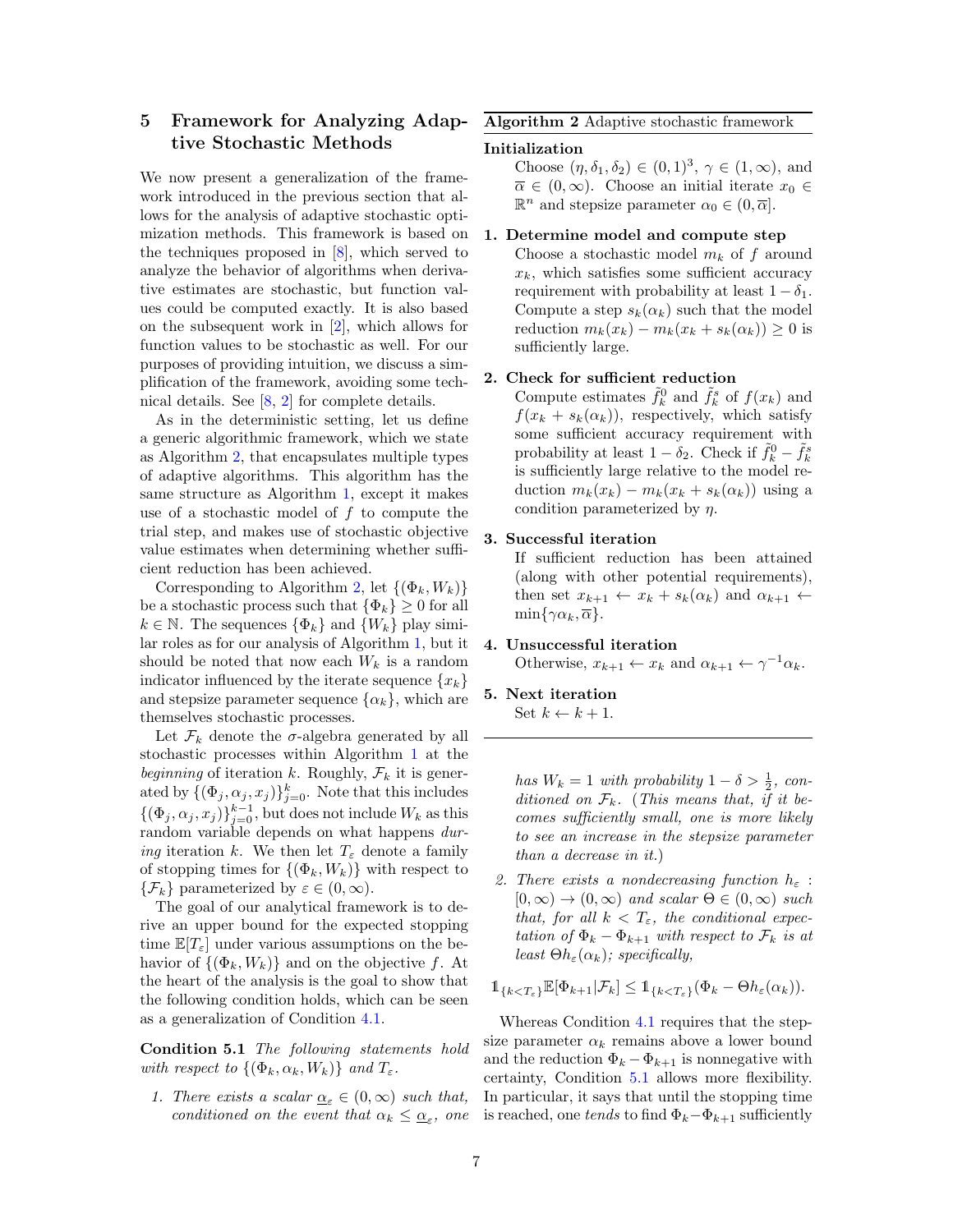large, namely, at least  $\Theta h_{\varepsilon}(\alpha_k)$  for each  $k < T_{\varepsilon}$ . In addition, the stepsize parameter is allowed to fall below the threshold  $\underline{\alpha}_{\varepsilon}$ ; in fact, it can become arbitrarily small. That said, if  $\alpha_k \leq \underline{\alpha}_{\varepsilon}$ , then one tends to find  $\alpha_{k+1} > \alpha_k$ .

With this added flexibility, one can still prove complexity guarantees. Intuitively, the reduction  $\Phi_k - \Phi_{k+1}$  is at least the deterministic amount  $\Theta h_{\varepsilon}(\underline{\alpha}_{\varepsilon})$  often enough that one is able to bound the total number of such occurrences (since  $\{\Phi_k\} \geq 0$ ). The following theorem (see Theorem 2.2 in  $[2]$  bounds the expected stopping time in terms of a deterministic value.

Theorem 5.2 If Condition 5.1 holds, then

$$
\mathbb{E}[T_{\varepsilon}] \le \frac{1-\delta}{1-2\delta} \cdot \frac{\Phi_0}{\Theta h_{\varepsilon}(\underline{\alpha}_{\varepsilon})} + 1.
$$

In §5.2–5.3, we summarize how this framework has been applied to analyze the behavior of stochastic TR and LS methods. In each case, the keys to applying the framework are determining how to design the process  $\{\Phi_k\}$  as well as specify details of Algorithm 2 to ensure that Condition 5.1 holds. For these aspects, we first need to describe different adaptive accuracy requirements for stochastic function and derivative estimates that might be imposed in Steps 1 and 2, as well the techniques that have been developed to ensure these requirements.

# 5.1 Error Bounds for Stochastic Function and Derivative Estimates

In this section, we describe various types of conditions that one may require in an adaptive stochastic optimization algorithm when computing objective function, gradient, and Hessian estimates. These conditions have been used in some previously proposed adaptive stochastic optimization algorithms [2, 5, 8, 23].

Let us remark in passing that one does not necessarily need to employ sophisticated error bound conditions in stochastic optimization to achieve improved convergence rates. For example, in the case of minimizing strongly convex  $f$ , the linear rate of convergence of gradient descent can be emulated by an SG-like method if the mini-batch size grows exponentially [15, 24]. However, attaining similar improvements in the (not strongly) convex and nonconvex settings has proved elusive. Moreover, while the stochastic estimates improve with the progress of such an algorithm, this improvement is based on prescribed parameters, and hence the algorithm is not adaptive in our desirable sense. Hence, one still needs to tune such algorithms for each application.

Returning to our setting, in the types of error bounds presented below, for a given  $f : \mathbb{R}^n \to \mathbb{R}$ and  $x \in \mathbb{R}^n$ , let  $\tilde{f}(x)$ ,  $g(x)$ , and  $H(x)$  denote stochastic approximations of  $f(x)$ ,  $\nabla f(x)$ , and  $\nabla^2 f(x)$ , respectively.

• Taylor-like Conditions. Corresponding to a norm  $\|\cdot\|$ , let  $\mathbb{B}(x_k, \Delta_k)$  denote a ball of radius  $\Delta_k$  centered at  $x_k$ . If the function, gradient, and Hessian estimates satisfy

$$
|\tilde{f}(x_k) - f(x_k)| \le \kappa_f \Delta_k^2, \quad \text{(5a)}
$$

$$
||g(x_k) - \nabla f(x_k)|| \le \kappa_g \Delta_k, \quad \text{(5b)}
$$

and 
$$
||H(x_k) - \nabla^2 f(x_k)|| \le \kappa_H
$$
 (5c)

for some nonnegative scalars  $(\kappa_f, \kappa_g, \kappa_H)$ , then the model  $m_k(x) = \tilde{f}(x_k) + g(x_k)^T(x (x_k) + \frac{1}{2}(x - x_k)^T H(x_k)(x - x_k)$  gives an approximation of f within  $\mathbb{B}(x_k, \Delta_k)$  that is comparable to that given by an accurate first-order Taylor series approximation (with error dependent on  $\Delta_k$ ). Similarly, if (5) holds with the right-hand side values replaced by  $\kappa_f \Delta_k^3$ ,  $\kappa_g \Delta_k^2$ , and  $\kappa_H \Delta_k$ , respectively, then  $m_k$  gives an approximation of  $f$ that is comparable to that given by an accurate second-order Taylor series approximation. In a stochastic setting when unbiased estimates of  $f(x_k)$ ,  $\nabla f(x_k)$ , and  $\nabla^2 f(x_k)$ can be computed, such conditions can be ensured, with some sufficiently high probability 1 − δ, by sample average approximations using a sufficiently large number of samples. For example, to satisfy (5b) with probability  $1 - \delta$ , the sample size for computing  $g(x_k)$ can be  $\Omega\left(\frac{V_g}{\kappa^2\Delta}\right)$  $\overline{\kappa_g^2 \Delta_k^2}$ ), where  $V_g$  is the variance of the stochastic gradient estimators corresponding to a mini-batch size of 1. Here, Ω-notation hides dependence on δ, which is weak if  $||g(x_k) - \nabla f(x_k)||$  is bounded.

• Gradient Norm Condition. If, for some  $\theta \in [0, 1)$ , one has that

$$
||g(x_k) - \nabla f(x_k)|| \le \theta ||\nabla f(x_k)||, \qquad (6)
$$

then we say that  $g(x_k)$  satisfies the gradient norm condition at  $x_k$ . Unfortunately, verifying the gradient norm condition at  $x_k$  requires knowledge of  $\|\nabla f(x_k)\|$ , which makes it an impractical condition. In [5], a heuristic is proposed that attempts to approximate the sample size for which the gradient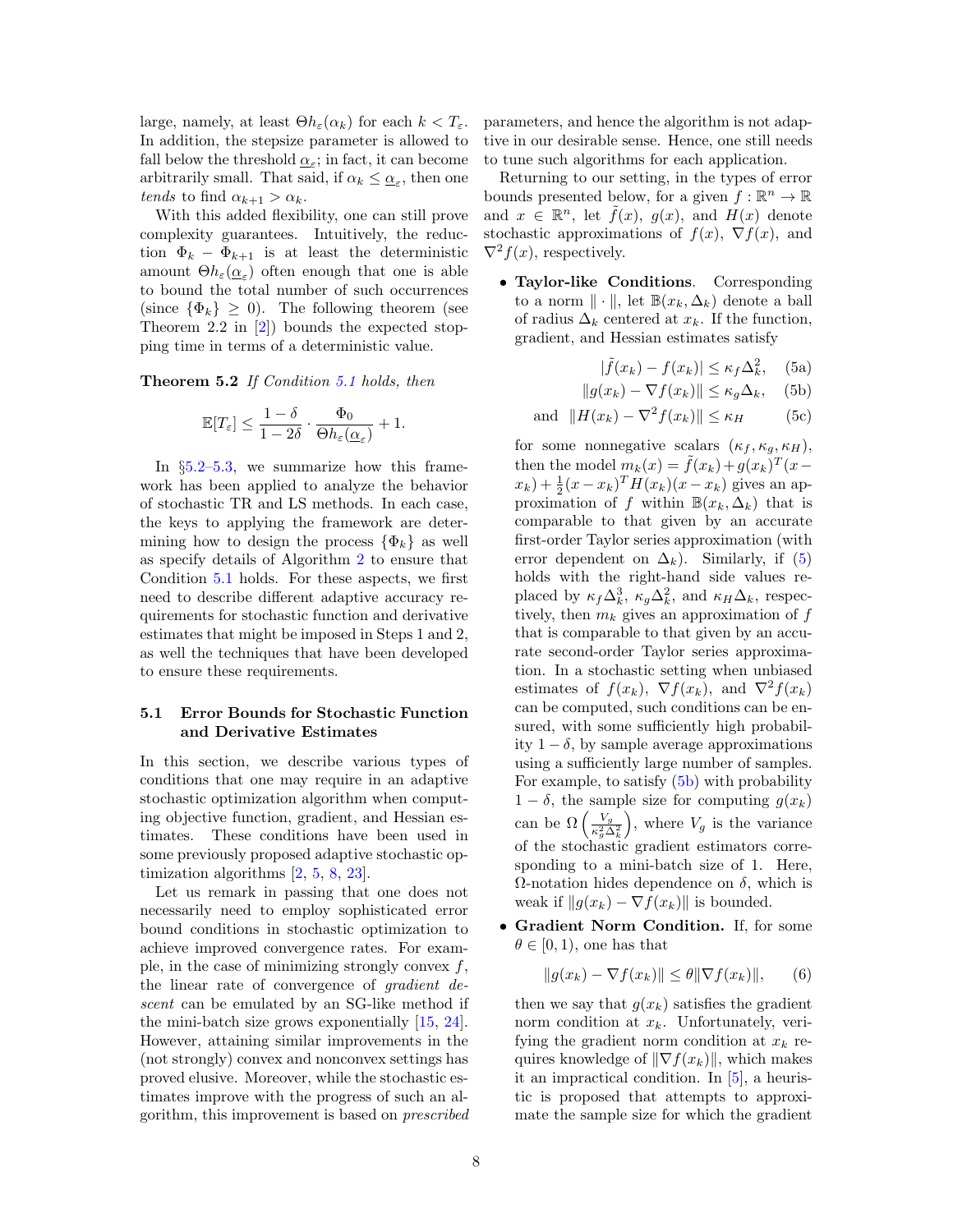norm condition holds. More recently, in [3], the authors improve upon the gradient norm condition by introducing an angle condition, which in principle allows smaller sample set sizes to be employed. However, again, the angle condition requires a bound in terms of  $\|\nabla f(x_k)\|$ , for which a heuristic estimate needs to be employed.

Instead of employing the unknown quantity  $\|\nabla f(x_k)\|$  on the right hand side of the norm and angle conditions, one can substitute  $\varepsilon \in (0,\infty)$ , the desired stationarity tolerance. In this manner, while  $\|\nabla f(x_k)\| > \varepsilon$ and  $||g_k - \nabla f(x_k)|| \leq \theta \varepsilon$ , the norm condition is satisfied. This general idea has been exploited recently in several articles (e.g., [28, 30]), where gradient and Hessian estimates are computed based on large-enough numbers of samples, then assumed to be accurate in every iteration (with high probability) until an  $\epsilon$ -stationary solution is reached. While strong iteration complexity guarantees can be proved for such algorithms, these approaches are too conservative to be competitive with truly stochastic algorithms.

• Stochastic Gradient Norm Conditions. Consider again the conditions in (5), although now consider the specific setting of defining  $\Delta_k := \alpha_k \|g(x_k)\|$  for all  $k \in \mathbb{N}$ . This condition, which involves a bound comparable to (6) when  $g(x_k) = \nabla f(x_k)$ , is particularly useful in the context of LS methods. It is possible to impose it in probability since, unlike  $(6)$ , it does not require knowledge of  $\|\nabla f(x_k)\|$ . In this case, to satisfy (5) for  $\Delta_k := \alpha_k ||g(x_k)||$  with probability  $1 - \delta$ , the sample size for computing  $g(x_k)$ need only be  $\Omega\left(\frac{V_g}{\kappa^2\alpha^2\log r}\right)$  $\overline{\kappa^2_g\alpha^2_k\|g(x_k)\|^2}$ ). While  $g(x_k)$ is not known when the sample size for computing it is chosen, one can use a simple loop that guesses the value of  $||g(x_k)||$ , then iteratively increases the number of samples as needed; see [8, 23].

Note that all of the above conditions can be adaptive in terms of the progress of an algorithm, assuming that  $\{\Delta_k\}$  and/or  $\{\|g(x_k)\|\}$  vanish as  $k \to \infty$ . However, this behavior does not have to be monotonic, which is a benefit of adaptive stepsizes and accuracy requirements.

### 5.2 Stochastic trust region

The idea of designing stochastic TR methods has been attractive for years, even before the recent explosion of efforts on algorithms for stochastic optimization; see, e.g., [9]. This is due to the impressive practical performance that TR methods offer, especially when (approximate) secondorder information is available. Since TR methods typically compute trial steps by minimizing a quadratic model of the objective in a neighborhood around the current iterate, they are inherently equipped to avoid certain spurious stationary points that are not local minimizers. In addition, by normalizing the step length by a trust region radius, the behavior of the algorithm is kept relatively stable. Indeed, this feature allows TR methods to offer stability even in the nonadaptive stochastic regime; see [13].

However, it has not been until the last couple years that researchers have been able to design stochastic TR methods that can offer strong expected complexity bounds, which are essential for ensuring that the practical performance of such methods can be competitive over broad classes of problems. The recently proposed algorithm known as STORM, introduced in [10], achieves such complexity guarantees by requiring the Taylor-like conditions (5) to hold with probability at least  $1-\delta$ , conditioned on  $\mathcal{F}_k$ .<sup>2</sup> In particular, in Step 1 of Algorithm 2 a model  $m_k(x) :=$  $\tilde{f}(x_k) + g(x_k)^T (x - x_k) + \frac{1}{2} (x - x_k)^T H(x_k) (x - x_k)$ is computed with components satisfying (5) with probability  $1-\delta_1$  (where  $\Delta_k := \alpha_k$  for all  $k \in \mathbb{N}$ ), then the step  $s_k(\alpha_k)$  is computed by minimizing  $m_k$  (approximately) within a ball of radius  $\alpha_k$ . In Step 2, the estimates  $\tilde{f}_k^0$  and  $\tilde{f}_k^s$  are computed to satisfy (5a) with probability  $1-\delta_2$ . The imposed sufficient reduction condition is

$$
\frac{\tilde{f}_k^0 - \tilde{f}_k^s}{m_k(x_k) - m_k(x_k + s_k)} \ge \eta.
$$

An iteration is successful if the above holds and  $||g_k|| \geq \tau \alpha_k$  for some user-defined  $\tau \in (0, \infty)$ .

For brevity, we omit some details of the algorithm. For example, the constant  $\kappa_f$  in (5) cannot be too large, whereas  $\kappa_q$  and  $\kappa_H$  can be arbitrarily large. Naturally, the magnitudes of these constants affects the constants in the convergence rate; see [2] for further details.

Based on the stochastic process generated by Algorithm 2, let us define, as in the deterministic

<sup>2</sup> In what follows, all accuracy conditions are assumed to hold with some probability, conditioned on  $\mathcal{F}_k$ . We omit mention of this conditioning for brevity.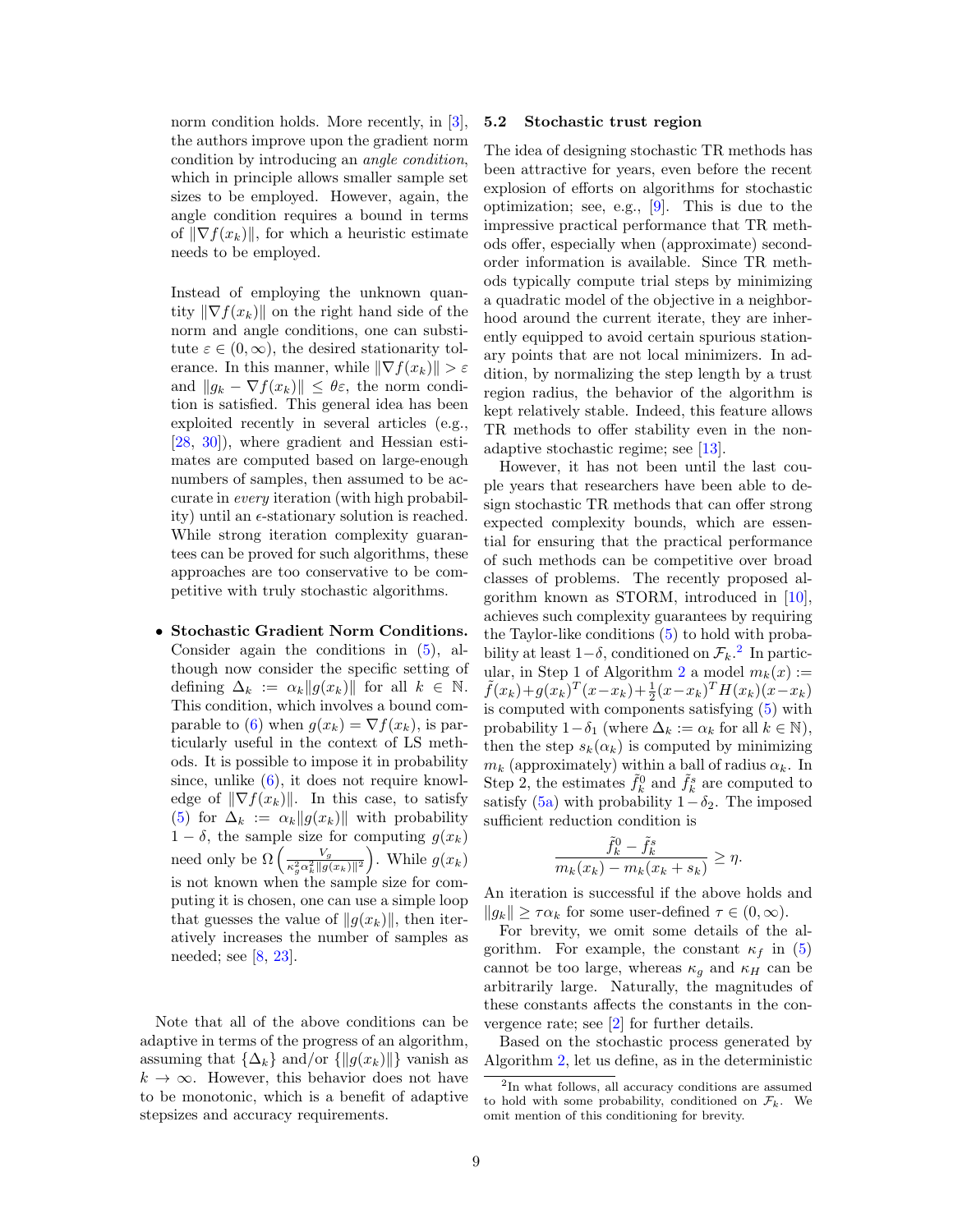

Figure 3: Illustration of "good" and "bad" models and estimates in a stochastic trust region method: (first) good model and good estimates; (second) good model and bad estimates; (third) bad model and good estimates; (fourth) bad model and bad estimates.

setting,  $T_{\varepsilon}$  and  $\{\Phi_k\}$  by (3) and (4), respectively. It is shown in [2] that for sufficiently small constants  $\delta_1$ ,  $\delta_2$ , and  $\Theta$  (independent of  $\varepsilon$ ), Condition 5.1 holds with

$$
\underline{\alpha}_{\varepsilon} := \zeta \varepsilon
$$
 and  $h(\alpha_k) := \alpha_k^2$ 

for some positive constants  $\zeta$  and  $\Theta$  that depend on the algorithm parameters and properties of f, but not on  $\varepsilon$ . The probability  $1 - \delta$  that arises in Condition 5.1 is at least  $(1-\delta_1)(1-\delta_2)$ . Thus, by Theorem 5.2, the expected complexity of reaching a first-order  $\varepsilon$ -stationary point is at most  $\mathcal{O}(\varepsilon^{-2})$ , which matches the complexity of the deterministic version of the algorithm up to the factor dependent on  $(1 - \delta_1)(1 - \delta_2)$ .

Let us give some intuition of how Condition 5.1 is ensured. Let us say that the model  $m_k$  is "good" if its components satisfy (5) and "bad" otherwise. Similarly, the estimates  $f_k^0$  and  $f_k^s$ are "good" if they satisfy (5a) and "bad" otherwise. By construction of Steps 1 and 2 of the algorithm,  $m_k$  is "good" with probability at least  $1 - \delta_1$  and  $f_k^0$  and  $f_k^s$  are "good" with probability at least  $1 - \delta_2$ . Figure 3 illustrates the four possible outcomes. When both the model and the estimates are good, the algorithm essentially behaves as its deterministic counterpart; in particular, if  $\alpha_k \leq \underline{\alpha}_{\varepsilon}$  and  $k < T_{\varepsilon}$ , then the k-th iteration is successful and the reduction  $\Phi_k - \Phi_{k+1}$ is sufficiently large. If the model is bad and the estimates are good, or if the model is good and the estimates are bad, then the worst case (depicted in Figure 3) is that the step is deemed unsuccessful, even though  $\alpha_k \leq \underline{\alpha}_{\varepsilon}$ . This shows that the stepsize parameter can continue to decrease, even if it is already small. Finally, if both the model and estimates are bad, which happens with probability at most  $\delta_1 \delta_2$ , then it is possible that the iteration will be deemed successful despite the fact that  $\Phi_{k+1} > \Phi_k$ . (Recall that this cannot occur in the deterministic setting, where  $\{\Phi_k\}$  decreases monotonically.) The key step in showing that  $\Phi_{k+1} < \Phi_k$  in expectation is to establish that, in each iteration, the possible decrease of this measure is proportional to any possible increase, and thus by ensuring that  $\delta_1 \delta_2$ is sufficiently small and  $(1 - \delta_1)(1 - \delta_2)$  is sufficiently large, one can ensure a desired reduction in expectation.

The same TR algorithm can be employed with minor modifications to obtain good expected complexity properties with respect to achieving second-order  $\varepsilon$ -stationarity. In this case, the requirements on the estimates need to be stronger; in particular, (5) has to be imposed with righthand side values  $\kappa_f \alpha_k^3$ ,  $\kappa_g \alpha_k^2$ , and  $\kappa_H \alpha_k$ , respectively. In this case, Condition 5.1 holds for  $h(\alpha_k) = \alpha_k^3$ . Hence, the expected complexity of reaching an second-order  $\varepsilon$ -stationary point by Algorithm 2 is bounded by  $\mathcal{O}(\varepsilon^{-3})$ , which similarly matches the deterministic complexity.

# 5.3 Line Search Methods

A major disadvantage of an algorithm such as SG is that one is very limited in the choice of stepsize sequence that can be employed to adhere to the theoretical guidelines. One would like to be able to employ a type of line search, as has been standard practice throughout the history of research on deterministic optimization algorithms. However, devising line search methods for the stochastic regime turns out to be extremely difficult. This is partially due to the fact that, unlike TR methods, LS algorithms employ steps that are highly influenced by the norm of the gradient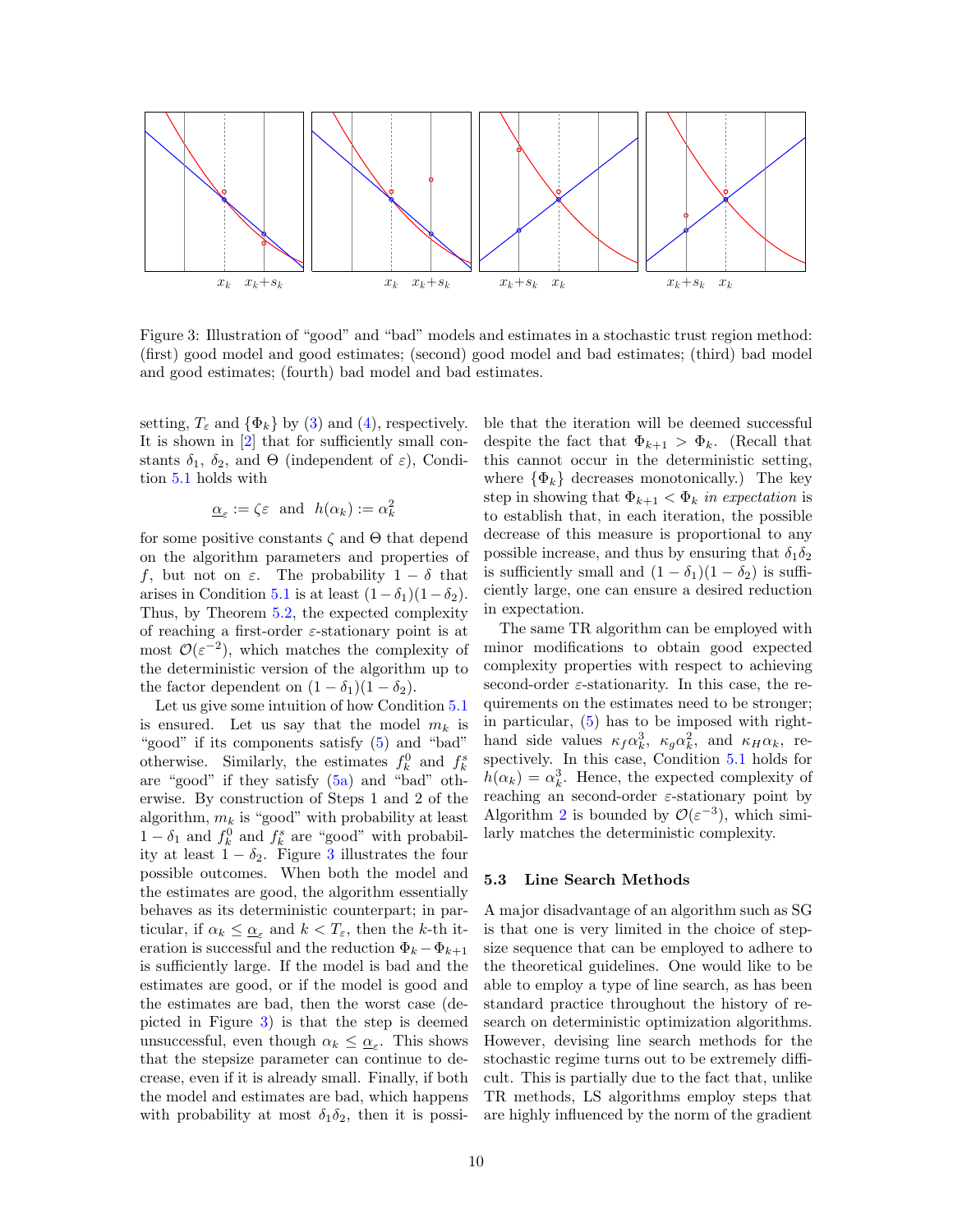$\|\nabla f(x_k)\|$ , or in the stochastic regime influenced by  $||g(x_k)||$ . Since the norm of the gradient estimate can vary dramatically from one iteration to the next, the algorithm needs to have a carefully controlled stepsize selection mechanism to ensure convergence.

In [3] and [15], two backtracking line search methods were proposed that use different heuristic sample size strategies when computing gradient and function estimates. In both cases, the backtracking is based on the Armijo condition applied to function estimates that are computed on the same batch as the gradient estimates. A different type of LS method that uses a probabilistic Wolfe condition for choosing the stepsize was proposed in [18], although this approach possesses no known theoretical guarantees.

In [29], the authors argue that with overparametrization of deep neural networks (DNNs), the variance of the stochastic gradients tends to zero near stationarity points. Under this assumption, the authors analyzed a stochastic LS method, which has good practical performance in some cases. However, not only is such an assumption unreasonably strong, even for DNNs, but it also does not extend to the fully stochastic setting, since in that setting the assumption would imply zero generalization error at the solution an ideal situation, but hardly realistic in general.

Here we summarize results in [23], where an LS method with an adaptive sample size selection mechanism is proposed and complexity bounds are provided. This method can be described as a particular case of Algorithm 2. As in the deterministic case, a stochastic model  $m_k$  is chosen in Step 1 and  $s(\alpha_k) = -\alpha_k d_k$ , where  $d_k$  makes an obtuse angle with the gradient estimate  $g(x_k)$ . The sufficient reduction in Step 2 is based on the estimated Armijo condition

$$
\tilde{f}_k^0 - \tilde{f}_k^s \ge -\eta g(x_k)^T s_k(\alpha_k).
$$

The algorithm requires that the components of the model  $m_k$  satisfy (5) with probability at least  $1 - \delta_1$ , and that the estimates  $\tilde{f}_k^0$  and  $\tilde{f}_k^s$  satisfy (5a) with probability at least  $1 - \delta_2$ . Here, it is critical that (5a) not be imposed with the right-hand side being  $\alpha_k ||g_k||^2$  (even though the deterministic case might suggest this as being appropriate) since this quantity can vary uncontrollably from one iteration to the next. To avoid this issue, the approach defines an additional control sequence  $\{\Delta_k\}$  used for controlling the accuracy of  $\tilde{f}_k^0$  and  $\tilde{f}_k^s$ . Intuitively, for all  $k \in \mathbb{N}$ , the value  $\Delta_k^2$  is meant to approximate  $\alpha_k \|\nabla f(x_k)\|^2$ ,

which, as seen in the deterministic case, is the desired reduction in  $f$  if iteration  $k$  is successful. This control sequence needs to be set carefully. The first value in the sequence is set arbitrarily, with subsequent values set as follows. If iteration k is unsuccessful, then  $\Delta_{k+1} \leftarrow \Delta_k$ . Otherwise, if iteration  $k$  is successful, then one checks whether the step is *reliable* in the sense that the accuracy parameter is sufficiently small, i.e.,

$$
\alpha_k \|g(x_k)\|^2 \ge \Delta_k^2. \tag{7}
$$

If (7) holds, then one sets  $\Delta_{k+1} \leftarrow \sqrt{\gamma} \Delta_k$ ; otherwise, one sets  $\Delta_{k+1} \leftarrow \sqrt{\gamma^{-1}} \Delta_k$  to promote reliability of the step in the subsequent iteration. Using  $\{\Delta_k\}$  defined in this manner, an additional bound is imposed on the variance of the objective value estimates. For all  $k \in \mathbb{N}$ , one requires

$$
\max{\mathbb{E}|\tilde{f}_k^0 - f(x_k)|^2, \mathbb{E}|\tilde{f}_k^s - f(x_k + s_k(\alpha_k))|^2}
$$
  

$$
\leq \max{\kappa_f \alpha_k^2 \|\nabla f(x_k)\|^2, \kappa_f \Delta_k^4}.
$$

Note that because of the max in the right hand side of this inequality, and because  $\Delta_k$  is a known value, it is not necessary to know  $\|\nabla f(x_k)\|^2$ in order to impose this condition. Also note that this condition is stronger than imposing the Taylor-like condition (5a) with some probability less than 1, because the bound on expectation does not allow  $|\tilde{f}_k^0 - f(x_k)|$  to be arbitrarily large with positive probability, while (5a) allows it, and thus is more tolerant to outliers.

For analyzing this LS instance of Algorithm 2, again let  $T_{\varepsilon}$  be as in (3). However, now let

$$
\Phi_k := \nu(f(x_k) - f_*) + (1 - \nu) \left( \frac{\alpha_k}{L^2} \|\nabla f(x_k)\|^2 + \eta \Delta_k^2 \right).
$$

Using a strategy similar to that for STORM combined with the logic of §4.2 it is shown in [23] that Condition 5.1 holds with

$$
h(\alpha_k) = \alpha_k \varepsilon^2.
$$

The expected complexity of this stochastic LS method has been analyzed for minimizing convex and strongly convex  $f$  using modified definitions for  $\Phi_k$  and  $T_{\varepsilon}$  as described in §4.4; see [23].

## 5.4 Stochastic regularized Newton

As we have seen, stochastic TR and LS algorithms have been developed that fit into the adaptive stochastic framework that we have described, showing that they can achieve expected complexity guarantees on par with their deterministic counterparts. However, neither of these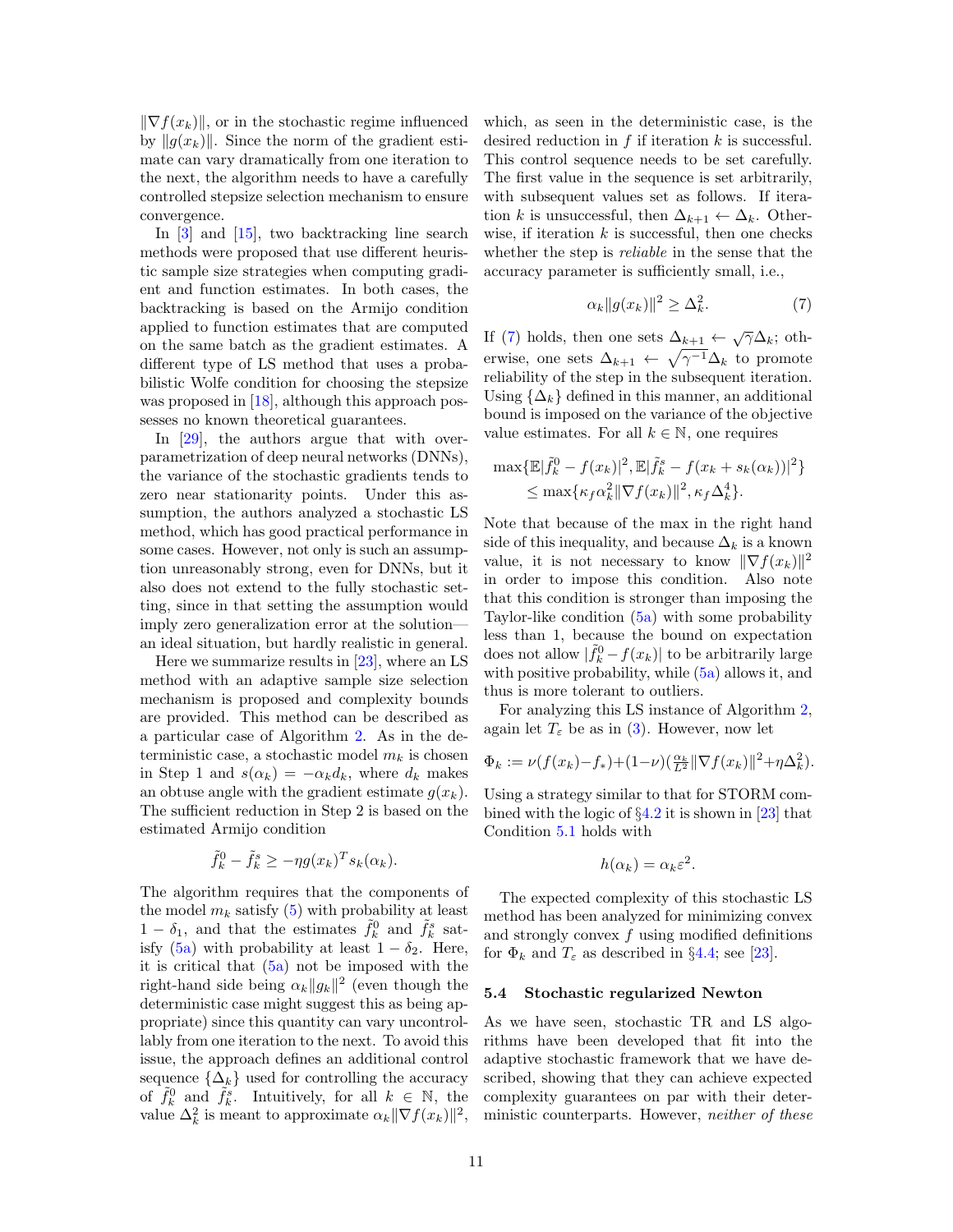types of algorithms achieves complexity guarantees that are optimal in the deterministic regime.

Cublicly regularized Newton [6, 7, 20], described and analyzed in §4.3, enjoys optimal convergence rates for second-order methods for minimizing nonconvex functions. We have shown how our adaptive deterministic framework gives a  $\mathcal{O}(\varepsilon^{-3/2})$  complexity bound for this method for achieving first-order  $\varepsilon$ -stationarity, in particular, to achieve  $\|\nabla f(x_{k+1})\| \leq \varepsilon$ . There has also been some work that proposes stochastic and randomized versions of cubic regularization methods [28, 30], but these impose strong conditions on the accuracy of the function, gradient, and Hessian estimates that are equivalent to using  $\varepsilon$ (i.e., the desired accuracy threshold) in place of  $\Delta_k$  for all  $k \in \mathbb{N}$  in (5). Thus, these approaches essentially reduce to sample average approximation with very tight accuracy tolerances and are not adaptive enough to be competitive with truly stochastic algorithms in practice. For example, in [28], no adaptive stepsizes or batch sizes are employed, and in [30] only Hessian approximations are assumed to be stochastic. Moreover, the convergence analysis is performed under the assumption that the estimates are sufficiently accurate (for a given  $\varepsilon$ ) in *every* iteration. Thus, essentially, the analysis is reduced to that in the deterministic setting and applies only as long as no iteration fails to satisfy the accuracy condition. Hence, a critical open question is whether one can extend the framework described here (or another approach) to develop and analyze a stochastic algorithm that achieves optimal deterministic complexity.

The key difficulty in extending the analysis described in  $\S4.3$  to the stochastic regime is the definition of the stopping time. For Theorem 5.2 to hold,  $T_{\varepsilon}$  has to be a stopping time with respect to  $\{\mathcal{F}_k\}.$  However, with  $s_k(\alpha_k)$  being random,  $x_{k+1}$ is not measurable in  $\{\mathcal{F}_k\}$ ; hence,  $T_\varepsilon$ , as it is defined in the deterministic setting, is not a valid stopping time in the stochastic regime. A different definition is needed that would be agreeable with the analysis in the stochastic setting.

Another algorithmic framework that enjoys optimal complexity guarantees is the Trust Region Algorithm with Contractions and Expansions (TRACE) [11]. This algorithm borrows much from the traditional TR methodology also followed by STORM, but incorporates a few algorithmic variations that reduces the complexity from  $\mathcal{O}(\varepsilon^{-2})$  to  $\mathcal{O}(\varepsilon^{-3/2})$  for achieving firstorder  $\varepsilon$ -stationarity. It remains an open question

whether one can employ the adaptive stochastic framework to analyze a stochastic variant of TRACE, the main challenge being that TRACE involves a relatively complicated strategy for updating the stepsize parameter. Specifically, deterministic TRACE requires knowledge of the exact Lagrange multiplier of the trust region constraint at a solution of the step computation subproblem. If the model  $m_k$  is stochastic and the subproblem is solved only approximately, then it remains open how to maintain the optimal (expected) complexity guarantee. In addition, the issue of determining the correct stopping time in the stochastic regime is also open for this method.

# 6 Other possible extensions

We have shown that the analytical framework for analyzing adaptive stochastic optimization algorithms presented in §5 has offered a solid foundation upon which stochastic TR and stochastic LS algorithms have been proposed and analyzed. We have also shown the challenges and opportunities for extending the use of this framework for analyzing algorithms whose deterministic counterparts have optimal complexity.

Other interesting questions remain to be answered. For example, great opportunities exist for the design of error bound conditions other than those mentioned in §5.1, especially when it comes to bounds that are tailored for particular problem settings. While improved error bounds might not lead to improvements in iteration complexity, they can have great effects on the work complexity of various algorithms, which translates directly into performance gains in practice.

The proposed analytical framework might also benefit from extensions in terms of the employed algorithmic parameters. For example, rather than using a single constant  $\gamma$  when updating the stepsize parameter, one might consider different values for increases vs. decreases, and when different types of steps are computed. This will allow for improved bounds on the accuracy probability tolerances  $\delta_1$  and  $\delta_2$ .

Finally, numerous open questions remain in terms of how best to implement adaptive stochastic algorithms in practice. For different algorithm instances, practitioners need to explore how best to adjust mini-batch sizes and stepsizes so that one can truly achieve good performance without wasteful tuning efforts. One hopes that with additional theoretical advances, these practical questions will become easier to answer.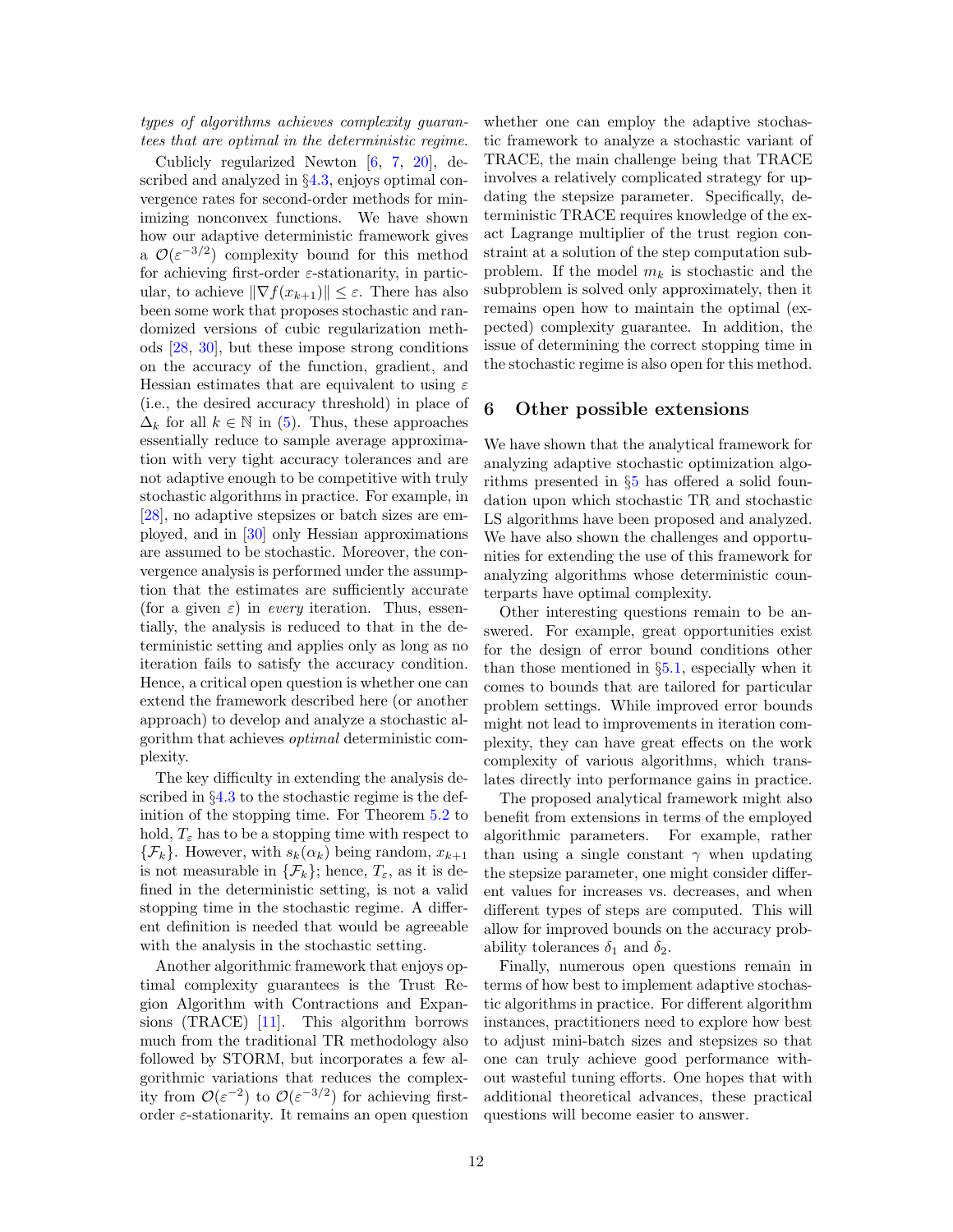# References

- [1] H. Asi and J. C. Duchi. The importance of better models in stochastic optimization. Proceedings of the National Academy of Sciences of the United States of America, 116(46):22924–22930, 2019.
- [2] J. Blanchet, C. Cartis, M. Menickelly, and K. Scheinberg. Convergence rate analysis of a stochastic trust-region method via supermartingales. INFORMS Journal on Optimization, 1(2):92–119, 2019.
- [3] R. Bollapragada, R. Byrd, and J. Nocedal. Adaptive sampling strategies for stochastic optimization. SIAM Journal on Optimization, 28(4):3312–3343, 2018.
- [4] L. Bottou, F. E. Curtis, and J. Nocedal. Optimization Methods for Large-Scale Machine Learning. SIAM Review, 60(2):223– 311, 2018.
- [5] R. Byrd, G. M. Chin, J. Nocedal, and Y. Wu. Sample size selection in optimization methods for machine learning. 134:127–155, 2012.
- [6] C Cartis, N. I. M. Gould, and Ph. L. Toint. Adaptive cubic regularisation methods for unconstrained optimization. Part I: Motivation, convergence and numerical results. Mathematical Programming, 127:245– 295, 2011.
- [7] C. Cartis, N. I. M. Gould, and Ph. L. Toint. Adaptive cubic regularisation methods for unconstrained optimization. Part II: Worst-case function- and derivativeevaluation complexity. Mathematical Programming, 130:295–319, 2011.
- [8] C. Cartis and K. Scheinberg. Global convergence rate analysis of unconstrained optimization methods based on probabilistic models. Mathematical Programming, 169(2):337–375, 2018.
- [9] K. H. Chang, M. K. Li, and H. Wan. Stochastic trust-region response-surface method (strong) - a new response-surface framework for simulation optimization. IN-FORMS Journal on Computing, 25(2):230– 243, 2013.
- [10] R. Chen, M. Menickelly, and K. Scheinberg. Stochastic optimization using a trust-region method and random models. Mathematical Programming, 169(2):447–487, 2018.
- [11] F. E. Curtis, D. P. Robinson, and M. Samadi. A trust region algorithm with a worst-case iteration complexity of  $\mathcal{O}(\epsilon^{-3/2})$ for nonconvex optimization. Mathematical Programming, 162(1):1–32, 2017.
- [12] F. E. Curtis and K. Scheinberg. Optimization Methods for Supervised Machine Learning: From Linear Models to Deep Learning. In INFORMS Tutorials in Operations Research, chapter 5, pages 89–114. Institute for Operations Research and the Management Sciences (INFORMS), 2017.
- [13] F. E. Curtis, K. Scheinberg, and R. Shi. A Stochastic Trust Region Algorithm Based on Careful Step Normalization. INFORMS Journal on Optimization, https://doi.org/10.1287/ijoo.2018.0010, 2019.
- [14] A. Defazio, F. Bach, and S. Lacoste-Julien. SAGA: A Fast Incremental Gradient Method With Support for Non-Strongly Convex Composite Objectives. In Z. Ghahramani, M. Welling, C. Cortes, N. D. Lawrence, and K. Q. Weinberger, editors, Advances in Neural Information Processing Systems 27, pages 1646–1654. Curran Associates, Inc., 2014.
- [15] M. Friedlander and M. Schmidt. Hybrid deterministic-stochastic methods for data fitting. SIAM Journal on Scientific Computing, 34(3):1380–1405, 2012.
- [16] I. Goodfellow, Y. Bengio, and A. Courville. Deep Learning. MIT Press, 2016. http: //www.deeplearningbook.org.
- [17] R. Johnson and T. Zhang. Accelerating Stochastic Gradient Descent Using Predictive Variance Reduction. In Proceedings of the 26th International Conference on Neural Information Processing Systems, NIPS'13, pages 315–323, USA, 2013. Curran Associates Inc.
- [18] M. Mahsereci and P. Hennig. Probabilistic line searches for stochastic optimization. Journal of Machine Learning Research, 18(119):1–59, 2017.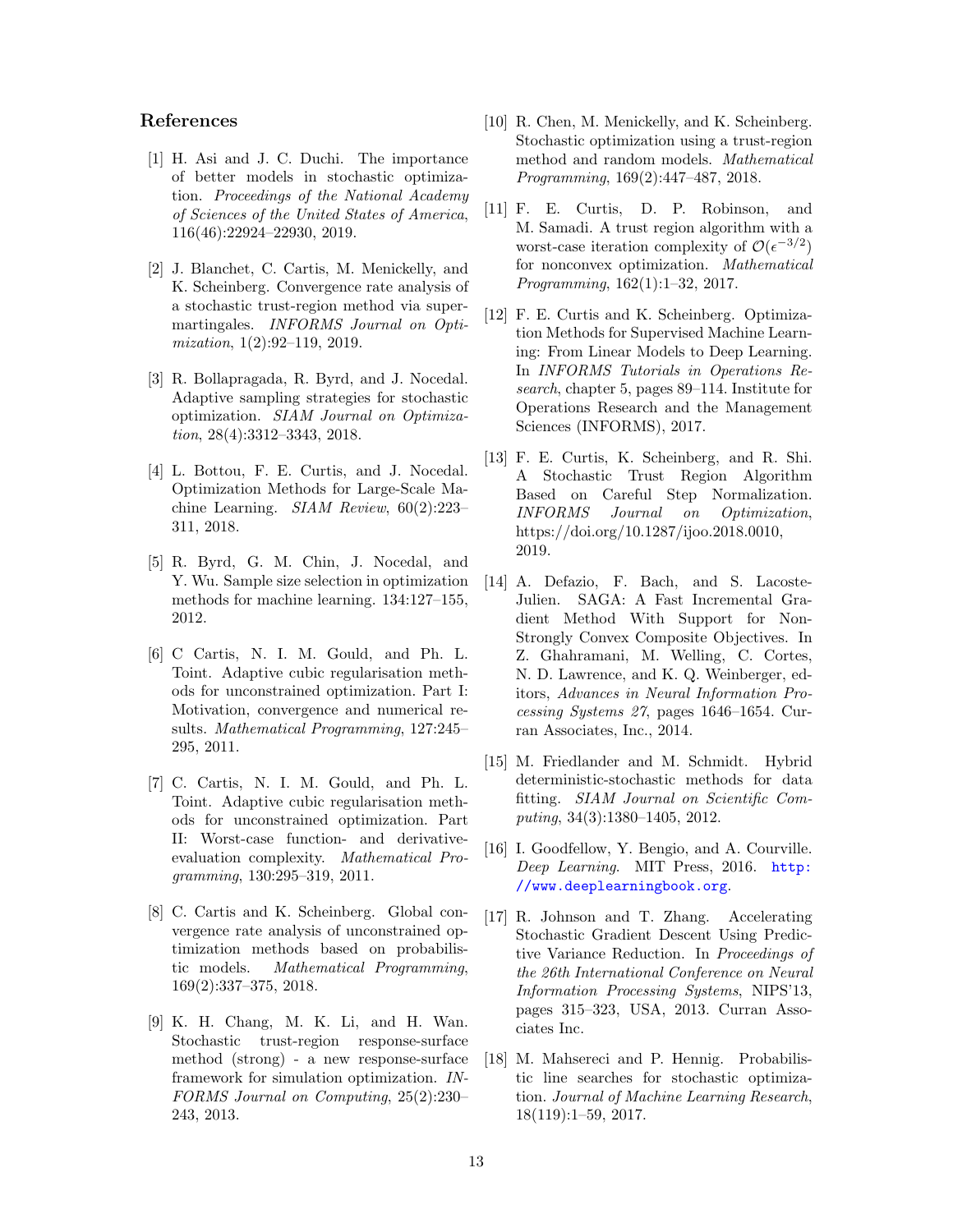- [19] M. Mohri, A. Rostamizadeh, and A. Talwalkar. Foundations of Machine Learning. The MIT Press, second edition, 2018.
- [20] Yu. Nesterov and B. T. Polyak. Cubic regularization of newton method and its global performance. Mathematical Programing, 108(1):177–205, 2006.
- [21] L. M. Nguyen, J. Liu, K. Scheinberg, and M. Takáč. SARAH: A novel method for machine learning problems using stochastic recursive gradient. In Proceedings of the 34th International Conference on Machine Learning, ICML'17, pages 2613–2621, USA, 2017. JMLR.
- [22] J. Nocedal and S. J. Wright. Numerical Optimization. Springer, Second edition, 2006.
- [23] C. Paquette and K. Scheinberg. A stochastic line search method with expected complexity analysis. arXiv:1807.07994, 2018.
- [24] Raghu. Pasupathy, Peter. Glynn, Soumyadip. Ghosh, and Fatemeh S. Hashemi. On sampling rates in simulationbased recursions. SIAM Journal on Optimization, 28(1):45–73, 2018.
- [25] H. Robbins and S. Monro. A Stochastic Approximation Method. The Annals of Mathematical Statistics, 22(3):400–407, 1951.
- [26] M. Schmidt, N. Le Roux, and F. Bach. Minimizing finite sums with the stochastic average gradient. Mathematical Programming, 162(1-2):83–112, 2017.
- [27] S. Sra, S. Nowozin, and S. J. Wright.  $Op$ timization for Machine Learning. The MIT Press, 2011.
- [28] N. Tripuraneni, M. Stern, C. Jin, J. Regier, and M. I. Jordan. Stochastic cubic regularization for fast nonconvex optimization. In S. Bengio, H. Wallach, H. Larochelle, K. Grauman, N. Cesa-Bianchi, and R. Garnett, editors, Advances in Neural Information Processing Systems 31, pages 2904– 2913. Curran Associates, Inc., 2018.
- [29] S. Vaswani, A. Mishkin, I. H. Laradji, M. W. Schmidt, G. Gidel, and S. Lacoste-Julien. Painless stochastic gradient: Interpolation, line-search, and convergence rates. arXiv:1905.09997, 2019.

[30] P. Xu, F. Roosta, and M. W. Mahoney. Newton-type methods for nonconvex optimization under inexact hessian information. Mathematical Programming, 2019. DOI: https://doi.org/10.1007/s10107- 019-01405-z.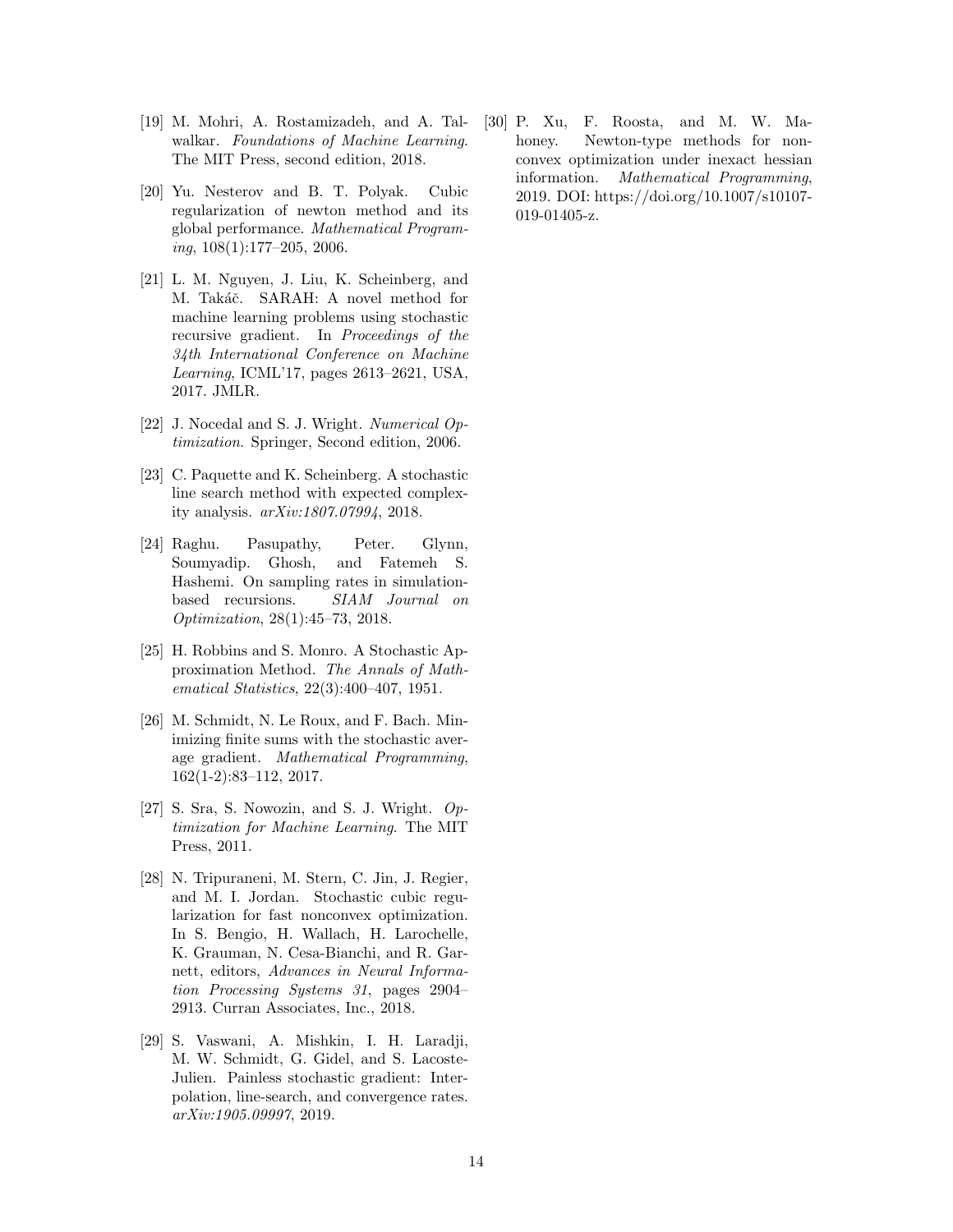# Appendix

• Analysis in §4.1. The lower bound on  $\{\alpha_k\}$  can be seen in the proof of Theorem 4.5 in Nocedal & Wright (2006). In particular, under the assumption that  $\|\nabla f(x_k)\| > \varepsilon$  for all  $k \in \mathbb{N}$ , one can derive a lower bound on the trust region radius of the form  $c_1 \varepsilon$ , where  $c_1$  depends on L,  $\eta$ ,  $\gamma$ , and an upper bound  $\beta$  on the norm of the Hessian of a quadratic term used in the model  $m_k$ , the latter of which is equal to  $L$  if an exact second-order Taylor series model is used. The reduction in f on successful iterations can be seen as follows. First, Cauchy decrease (see Lemma 4.3 in Nocedal & Wright (2006)) and the bound  $\alpha_k \leq \tau \|\nabla f(x_k)\|$  imply that

$$
m_k(x_k) - m_k(s_k(\alpha_k)) \ge \frac{1}{2} \|\nabla f(x_k)\| \min\{\alpha_k, \frac{1}{\beta} \|\nabla f(x_k)\|\}
$$
  

$$
\ge \frac{1}{2} (\frac{1}{\tau}) \alpha_k \min\{\alpha_k, \frac{1}{\beta \tau} \alpha_k\}
$$
  

$$
= \frac{1}{2} (\frac{1}{\tau} \min\{1, \frac{1}{\beta \tau}\}) \alpha_k^2,
$$

from which it follows that for a successful iteration

$$
f(x_k) - f(x_{k+1}) \ge \frac{1}{2} \eta(\frac{1}{\tau} \min\{1, \frac{1}{\beta \tau}\}) \alpha_k^2.
$$

• Analysis in §4.2. The lower bound for the reduction in  $f$  can be seen in various settings. For example, if  $d_k = -M_k \nabla f(x_k)$  for all  $k \in \mathbb{N}$ , where  $\{M_k\}$  is a sequence of real symmetric matrices with eigenvalues uniformly bounded in a positive interval  $[\kappa_1, \kappa_2]$ , then one finds that

$$
-\eta \nabla f(x_k)^T s_k(\alpha_k) = -\eta \alpha_k \nabla f(x_k)^T d_k = \eta \alpha_k \nabla f(x_k)^T M_k \nabla f(x_k) \ge \eta \alpha_k \kappa_1 ||\nabla f(x_k)||^2.
$$

Similarly, the lower bound for  $\{\alpha_k\}$  can be seen in various settings. For example, in the same setting as above, one has from Lipschitz continuity of the gradient that

$$
f(x_k + s_k(\alpha_k)) - f(x_k) \leq \nabla f(x_k)^T s_k(\alpha_k) + \frac{1}{2}L \|s_k(\alpha_k)\|^2
$$
  
=  $-\alpha_k \nabla f(x_k)^T M_k \nabla f(x_k) + \frac{1}{2}L\alpha_k^2 \|M_k \nabla f(x_k)\|^2$   
 $\leq -\alpha_k \kappa_1 \|\nabla f(x_k)\|^2 + \frac{1}{2}L\kappa_2^2 \alpha_k^2 \|\nabla f(x_k)\|^2.$ 

On the other hand, if  $\alpha_k$  fails to satisfy the Armijo condition, then

$$
f(x_k + s_k(\alpha_k)) - f(x_k) > \eta \nabla f(x_k)^T s_k(\alpha_k)
$$
  
=  $-\eta \alpha_k \nabla f(x_k)^T M_k \nabla f(x_k)$   
 $\geq -\eta \alpha_k \kappa_1 ||\nabla f(x_k)||^2.$ 

Combined, this shows that

$$
\alpha_k \geq \tfrac{2(1-\eta)\kappa_1}{L\kappa_2^2},
$$

from which it follows by the structure of the algorithm that  $\{\alpha_k\} \geq 2\gamma^{-1}(1-\eta)\kappa_1/(L\kappa_2^2)$ . Finally, the upper bound on the norm of the gradient after a successful step follows since

$$
\|\nabla f(x_{k+1})\| = \|\nabla f(x_{k+1}) - \nabla f(x_k) + \nabla f(x_k)\|
$$
  
\n
$$
\leq L \|x_{k+1} - x_k\| + \|\nabla f(x_k)\|
$$
  
\n
$$
\leq L \alpha_k \beta \|\nabla f(x_k)\| + \|\nabla f(x_k)\|.
$$

• Analysis in §4.4. The desired results in convex and strongly convex settings can be derived using similar techniques as in  $[8, \S3.3-\S3.4]$ . First, suppose f is convex, has at least one global minimizer (call it  $x_*$ ), and has bounded level sets in the sense that, for some  $D \in (0,\infty)$ ,

 $||x - x_*|| \le D$  for all  $x \in \mathbb{R}^n$  with  $f(x) \le f(x_0)$ .

Convexity of f implies for all  $k \in \mathbb{N}$  that

$$
f_* - f(x_k) \ge \nabla f(x_k)^T (x_* - x_k) \ge -D ||\nabla f(x_k)||.
$$